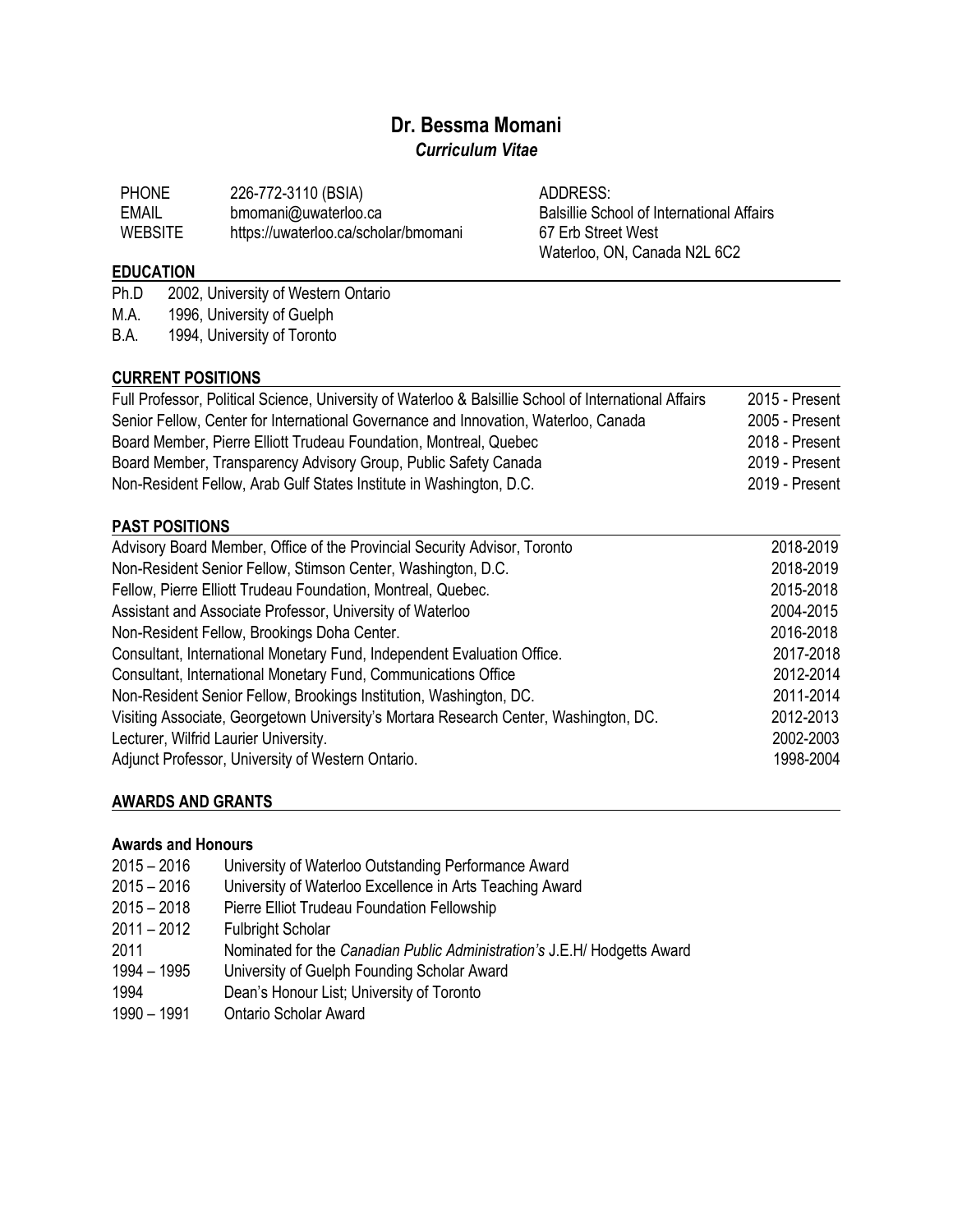| <b>Grants and Funding</b> |                                                                                  |  |
|---------------------------|----------------------------------------------------------------------------------|--|
|                           | Principal Investigator \$4,882,773                                               |  |
| 2020-2025                 | Immigration, Refugees, and Citizenship Canada, Settlement Programme, \$2,700,000 |  |
| 2019-2021                 | Department of National Defence MINDS Network Grant, \$750,000                    |  |
| 2019-2021                 | UW/SSHRC HSS Endowment Fund Grant, \$7,273                                       |  |
| 2019-2020                 | Cybersecurity Privacy Institute (CPI) Seed Grant \$20,000                        |  |
| 2019-2020                 | UW Trailblazer Award \$80,000                                                    |  |
| 2019-2020                 | SSHRC Connection Grant \$24,000                                                  |  |
| $2018 - 2020$             | SSHRC Insight Development Grant, \$68,000                                        |  |
| $2018 - 2019$             | Innovation for Defence Excellence and Security (IDEaS) Grant, \$186,000          |  |
| $2018 - 2019$             | Department of National Defence Engagement Program- Special Projects, \$100,000   |  |
| $2018 - 2019$             | Department of National Defence Targeted Engagement Grant, \$36,000               |  |
| $2018 - 2019$             | University of Waterloo Gender Equity Research Grant, \$10,000                    |  |
| $2018 - 2019$             | Canadian Network for Research on Terrorism, Security and Society, \$15,000       |  |
| $2017 - 2018$             | SSHRC Knowledge Synthesis Grant, \$25,000                                        |  |
| $2015 - 2018$             | University of Waterloo Cybersecurity and Privacy Institute Seed Grant, \$30,000  |  |
| $2017 - 2017$             | BSIA Seed Grant, \$3,500                                                         |  |
| $2016 - 2017$             | Department of National Defence, \$14,000                                         |  |
| $2016 - 2017$             | Pierre Elliott Trudeau Foundation Public Interaction Grant, \$150,000            |  |
| $2016 - 2017$             | Pierre Elliott Trudeau Foundation Project Grant, \$50,000                        |  |
| $2016 - 2017$             | BSIA Publication Support Grant, \$3,000                                          |  |
| $2016 - 2017$             | BSIA Workshop Support Grant, \$7,500                                             |  |
| $2015 - 2018$             | Pierre Elliott Trudeau Foundation Fellowship Award, \$250,000                    |  |
| $2015 - 2016$             | SSHRC Connection Grant, \$50,000                                                 |  |
| $2015 - 2020$             | SSHRC Insight Grant, \$85,000                                                    |  |
| $2014 - 2015$             | <b>IDRC Small Partnership Grant, \$12,500</b>                                    |  |
| $2014 - 2015$             | UBC Scholarly Publication Award, \$8,000                                         |  |
| $2013 - 2014$             | UW Lois Claxton HSS Endowment Fund Award, \$7,000                                |  |
| $2013 - 2014$             | UW Research Incentive Fund, \$8,000                                              |  |
| $2012 - 2013$             | Fulbright Scholar Award, \$12,500                                                |  |
| $2012 - 2013$             | UW/SSHRC Seed Grant, \$5,000                                                     |  |
| $2011 - 2012$             | UW Research Incentive Fund, \$8,000                                              |  |
| 2011 – 2013               | UW International Collaboration Grant, \$10,000                                   |  |
| $2011 - 2013$             | SSHRC Insight Development Grant, \$75,000                                        |  |
| $2010 - 2011$             | UW/SSHRC Seed Grant, \$8,000                                                     |  |
| $2010 - 2011$             | UW Course Internationalization Grant, \$1,500                                    |  |
| $2009 - 2010$             | UW Lois Claxton HSS Endowment Fund Award, \$3,000                                |  |
| $2007 - 2010$             | SSHRC Strategic Grant, \$84,500                                                  |  |
| $2006 - 2007$             | UW/SSHRC Seed Grant, \$5,500                                                     |  |
| $2004 - 2005$             | UW/SSHRC Seed Grant, \$5,500                                                     |  |
|                           |                                                                                  |  |

# **Co-Investigator and Collaborator \$3,324,766**

| 2017–2018 | National Priorities Research Program, Qatar National Research Fund, \$501,766    |
|-----------|----------------------------------------------------------------------------------|
| 2019-2026 | Lori Beaman - Understanding Nonreligion in a Complex Future, \$2,500,000         |
| 2016–2017 | SSHRC Partnership Development Grant, \$200,000                                   |
| $\sim$    | $\begin{array}{ccc} 0 & 0 & 0 & 0 \\ 0 & 0 & 0 & 0 \\ 0 & 0 & 0 & 0 \end{array}$ |

– 2020 SSHRC Insight Grant, \$123,000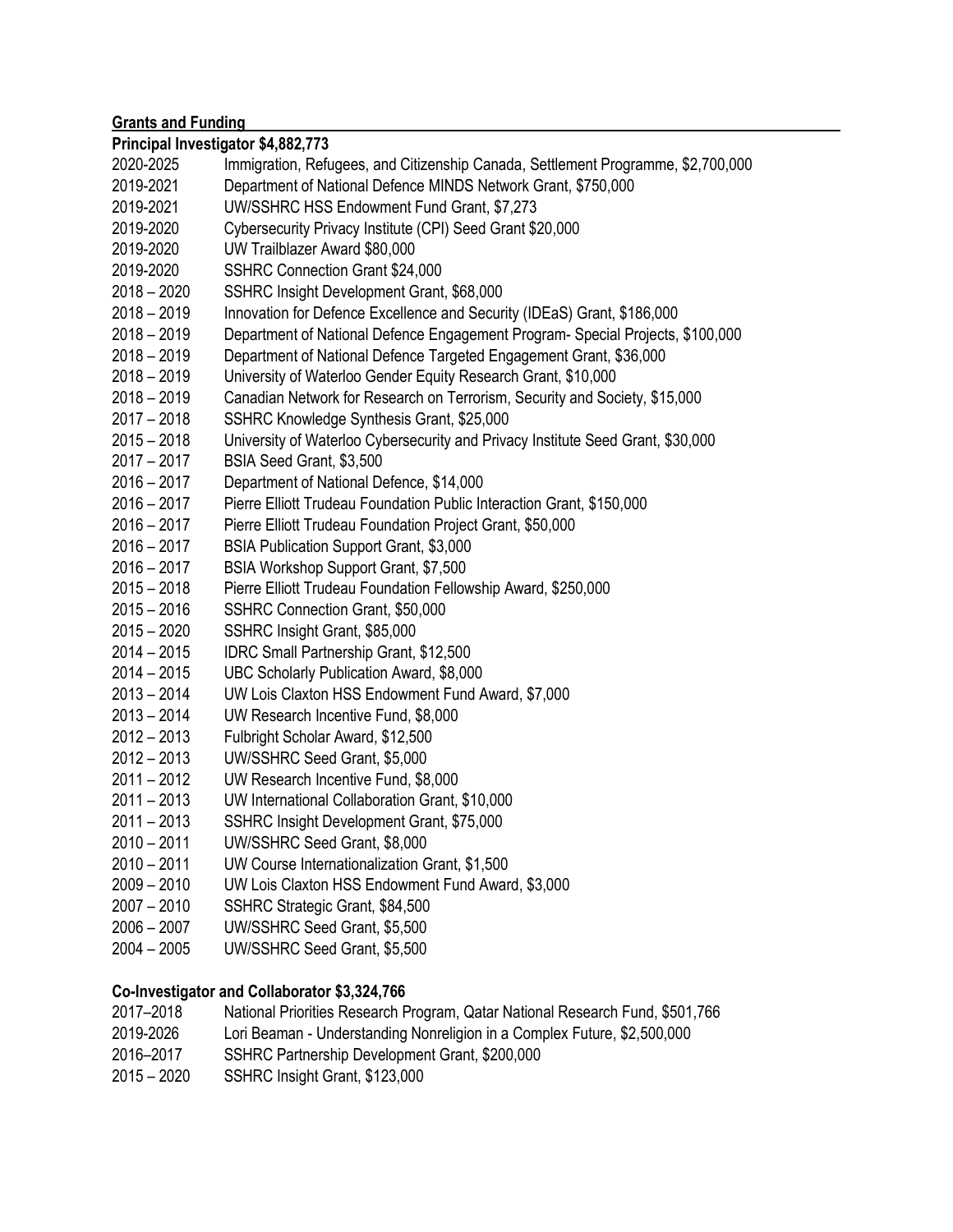### **PUBLICATIONS**

#### **Books**

- 1. Strengthening the Canadian Armed Forces through Diversity and Inclusion Co-edited with A. Edgar and R. Mangat. University of Toronto Press. (2019)
- 2. What's Wrong with the IMF? Co-authored with M. Hibben. Polity Press. (2017).
- 3. Tahrir Square and Beyond: Critical Perspectives on Politics, Law and Security. Co-edited with E. Mohamed. Indiana University Press. (2016).
- 4. An Arab Dawn: The Demographic Dividend of Arab Youth. University of Toronto Press. (2015).
- 5. Targeted Transnationals: The State, the Media, and Arab Canadians. Co-edited with J. Hennebry. UBC Press. (2013).
- 6. Shifting GeoEconomic Power of the Gulf. Co-edited with M. Legrenzi. London: Ashgate. (2011).
- 7. From Desolation to Reconstruction: Iraq's Troubled Journey. Co-edited with M. Lamani. Waterloo: Wilfrid Laurier University Press. (2010).
- 8. Canada and the Middle East: In theory and practice. Co-edited with P. Heinbecker. Waterloo: Wilfrid Laurier University Press. (2007).
- 9. IMF-Egyptian Negotiations. Cairo: American University of Cairo Press. (2006).
- 10. Twentieth-Century World History 1st Canadian Edition. With W. Duiker. Toronto: Thomson-Nelson. (2006).

# **Peer-Reviewed Journal Articles**

- 1. "Organizational Change in Canadian Public Institutions: The Implementations of GBA+ in DND/CAF." Canadian Public Administration, Vol. 62, No. 3, with R. Johnstone (Forthcoming)
- 2. "Gender mainstreaming in the Canadian Armed Forces (CAF) and the Department of National Defence (DND): Lessons on the implementation of Gender Based Analysis Plus (GBA+)." Armed Forces and Society, with R. Johnstone (Revise and Resubmit)
- 3. "More Than a Pipeline Problem: Evaluating the Gender Pay Gap in Canadian Academia from 1997 to 2016," Canadian Journal of Higher Education, with E. Dreher and K. Williams.
- 4. "Transnational Citizenship Mobilization among Canadian Arab Youth: An Engaged Social Movement for Change in the Middle East" Canadian Ethnic Studies, with M. Finn.
- 5. "The Importance of Transnational Circulation for Citizenship Capacity-Building." International Political Sociology, with M. Finn (2018). \*\*\*Transnational Citizenship Capacity-Bulding: Moving the Conversation in New Directions
- 6. "Canadian Arab Youth at the Border: Cultural Dissociation, Fear Management, and Disciplining Practices in Securitised Spaces." Journal of International Migration and Integration (JIMI), with J. Hennebry and M. Finn (2018)
- 7. "Canadian Arab Youth Vote" with M. Finn, Canadian Political Science Review Vol. 11 No.1 (2017).
- 8. "Building Foundations for the Comparative Study of State and Non-State Terrorism: Strategic Communication in the Terrorism Attack Cycle" with M. Finn in Critical Studies on Terrorism. P. 1-25. (2017).
- 9. "Established and emergent political subjectivities in circular human geographies: transnational Arab activists" with Melissa Finn in Citizenship Studies 21.1 (2017): P. 22-43.
- 10. "Canadian Foreign Policy from the roaring 1990s." International Journal 72, no. 2 (2017): P. 192-202.
- 11. "Youth Evaluations of Countering Violent Extremism and Anti-Radicalization Programming in Kenya" with M. Finn and M. Opondo in Journal for Deradicalization No. 7, P. 164-224. (2016).
- 12. "An Effective Asian Infrastructure Investment Bank: A Bottom Up Approach" with A. Malkin in Global Policy Vol 6, Issue 4. P. 521-530 (2016).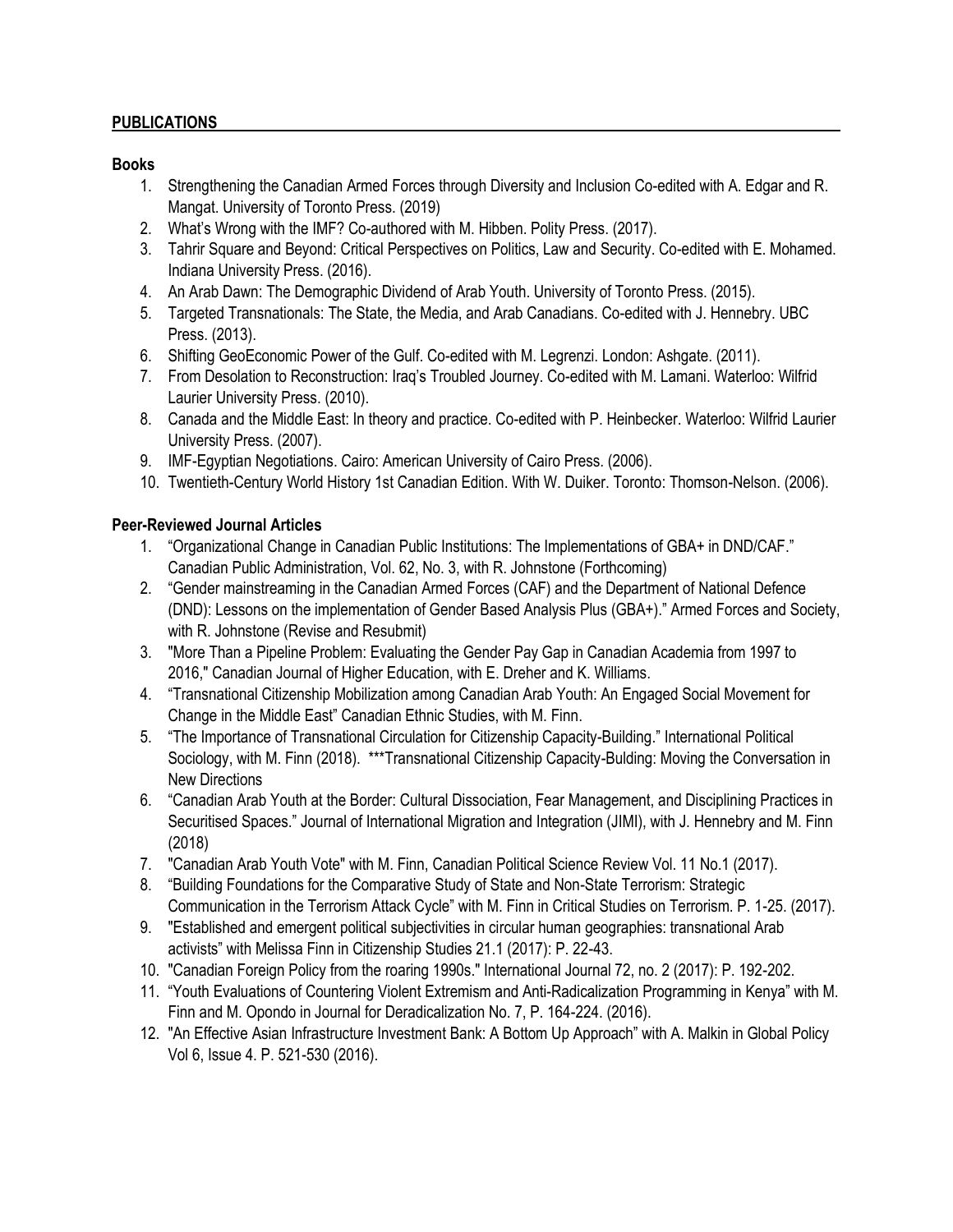- 13. "Cooperation or Clashes on 19th Street? Theorizing and Assessing IMF and World Bank Collaboration" with M. Hibben in the Journal of International Organizational Studies. Vol. 6, Issue 2. P. 27-43. (December, 2015).
- 14. "Best Practices in Central Banks' Organizational Culture, Learning and Structure: Case of the Moroccan Central Bank" with S. St. Amand in Economic Notes. Vol. 44, No. 3. P. 449-481. (October, 2015).
- 15. "Muslim Brotherhood: Between Democracy, Ideology and Distrust" in Sociology of Islam with E. Mohamed Vol. 2, Issue 3-4. P. 196-212 (2014).
- 16. "The Harper Governments' Messaging in the build up to the Libyan Intervention; Was Canada different than its NATO Allies" in Canadian Foreign Policy Journal with A. Cooper Vol. 20, Issue 2. P. 176-188 (Fall 2014).
- 17. "Re-balancing the G20 from efficiency to legitimacy: The 3G coalition and the practice of global governance" in Global Governance with A. Cooper Vol. 20, No. 2. P. 213-232 (April-June 2014).
- 18. "Change in IMF Policy Advice to North Africa After the Arab Uprisings" in Journal of International Organizations Studies with D. Lanz Vol. 5, Issue 2. P. 37-52. (September 2014).
- 19. "The United States and Bahrain: Interpreting the Differentiated Response to the Arab Spring" in Digest on Middle East Studies w. A. Cooper and A. Farooq. Vol 22, Issue 2. P. 360-384. (Fall, 2014).
- 20. "The Harper Governments' Messaging in the build up to the Libyan Intervention; Was Canada different then its NATO Allies"" in Canadian Foreign Policy Journal with A. Cooper Vol. 20, Issue 2. P. 176-188 (Fall, 2014).
- 21. "Re-balancing the G20 from efficiency to legitimacy: The 3G coalition and the practice of global governance" in Global Governance with A. Cooper Vol. 20, No. 2. P. 213-232 (April-June 2014).
- 22. "Whose authority? Exporting Canadian urban planning expertise to Jordan and Abu Dhabi" in GeoForum with L. Khirfan & Z. Jaffer Vol. 50. P. 1-9 (December, 2013).
- 23. "China at the International Monetary Fund: Continued Engagement In Its Drive for Membership and Added Voice at the IMF Executive Board" in Journal of Chinese Economies Vol. 1, Issue 1. P. 125-150 (December, 2013).
- 24. "Explaining the Use of Planning Consultants in Ontario Cities" in Canadian Public Administration with L. Khirfan Vol. 6, Issue 3. P. 391-413 (September, 2013).
- 25. "The Arab Spring Can Bring a Demographic Dividend: That is Good for Business and Investors" in the Global Policy Journal Special Issue. P. 1-11 (August, 2013).
- 26. Management consultants and the United States' public sector" in Business and Politics Vol. 15, Issue 3. P. 381-399 (August, 2013).
- 27. "Shaping the Middle East in the Midst of the Arab Uprisings: Turkish and Saudi Foreign Policy Strategies" in Third World Quarterly with C. Ennis Vol. 34, No. 6. P. 1127-1144 (July, 2013).
- 28. "The Knowledge Bank Testing the Limits of a Legitimate Global Knowledge Actor" in Review of Policy Research with T. Kramraz Vol. 30, No. 1. P. 409-431 (July, 2013).
- 29. "(Re)Branding Amman: the values, the image and the making of place" in Place Branding and Public Diplomacy with L. Khirfan Vol. 9. P. 49-65 (February, 2013).
- 30. "Between Caution and Controversy: Lessons from the GCC States as (Re)Emerging Donors" in Cambridge Review of International Affairs with C. Ennis Vol. 25, No. 4. P. 605-627 (December, 2012).
- 31. "Japan's Rescue of the IMF" in Social Science Japan Journal with C. Holryod Vol. 15, Issue 2. P. 201-218 (January, 2012).
- 32. "Qatar and expanded contours of Small State Diplomacy" in International Spectator with A. Cooper Vol. 46, Issue 3. P. 113-128 (June, 2011).
- 33. "The IMF and its Borrowers: How Multipolarity in the World Economy is Changing the Fund" in St. Anthony Journal of International Affairs with A. Malkin Vol. 7, Issue 1. P. 61-78 (June, 2011).
- 34. "Canada's IMF Executive Director: Autonomy and Agenda Setting in Washington" in Canadian Public Administration Vol. 53, Issue 2. P. 163-182 (June, 2010).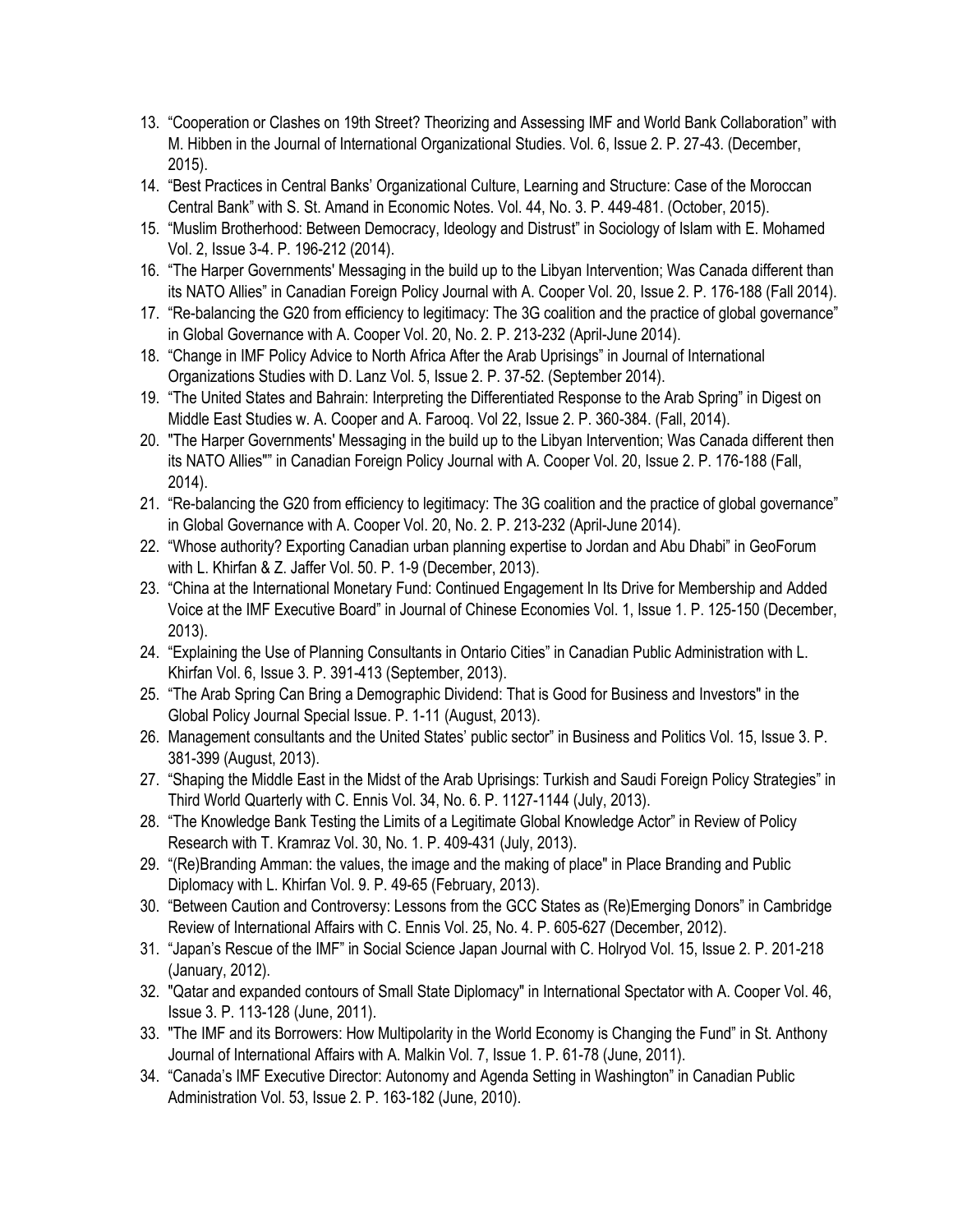- 35. "Rebuking Soviet Union's IMF Membership in an Era of Glasnost" in Review of International Affairs with J. Crossen Vol. LXI, No. 1137. P. 54-71 (Jan-Mar, 2010).
- 36. "Challenge of Re-branding Progressive Countries in the Gulf and Middle East" with A. F. Cooper. in Place Branding and Public Diplomacy (May 2009).
- 37. "Pursuing Geopolitical Stability through Interregional Trade: The EU's Motives for Negotiating with the Gulf Cooperation Council (GCC) with A. Antkiewicz. Journal of European Integration (March 2009).
- 38. "GCC Oil Producers and the Future of the Dollar," New Political Economy (September 2008).
- 39. "Shielding Against Globalization: Economic and Political Integration of the Gulf Cooperation Council." Journal of the Gulf and Arabian Peninsula Studies (January 2008).
- 40. "Another Seat at the Table: Russia's IMF Executive Director." International Journal (November 2007).
- 41. "A Middle East Free Trade Area: Economic Interdependence and Peace Considered". World Economy, (November 2007).
- 42. "IMF Staff: Missing Link in IMF Reform Proposals" Review of International Organizations. (June 2007).
- 43. "IMF Surveillance and America's Turkish Delight," Perspectives: The Central European Review of International Affairs, 36 pages (January/ February 2007).
- 44. "Assessing the Utility of Canada's IMF Article IV Consultations," Canadian Journal of Political Science. 39, 2 (June 2006), P. 249-269.
- 45. "Negotiating Out of Argentina's Financial Crisis: Segmenting the International Creditors" co-authored with A. Cooper. New Political Economy Vol. 10, Issue 3 (September 2005).
- 46. "Limits of Streamlining Fund Conditionality: the IMF's Organizational Culture," Journal of International Relations and Development. Vol 8, Issue 2. (June 2005).
- 47. "Recruiting and Diversifying IMF Technocrats" Global Society. (April 2005).
- 48. "American Politicization of the International Monetary Fund" in Review of International Political Economy. Vol. 11, Issue 5 (December 2004).
- 49. "The IMF, US War on Terrorism, and Pakistan: A Lesson in Economic Statecraft," Asian Affairs Vol. 31, Issue 1 (Spring 2004).
- 50. "Promoting Economic Liberalization in Egypt" in Middle East Review of International Affairs. Vol. 7, Issue 3 (September 2003).

# **Peer-Reviewed Book Chapters**

- 1. "The Convergence of State and Institutional Preferences in China's Relationship with the IMF" with A. Malkin in Handbook of the International Political Economy of China. Edited by K. Zeng. Edward Elgar Publishing (2019).
- 2. "Economics: Bread, Jobs, and Beyond" with M. Morgan in Societies of the Middle East and North Africa edited by S. Yom, Routledge Press (2019)
- 3. "Global Financial Governance" in International Organization and Global Governance, 2nd Edition. Edited by T. G. Weiss & R. Wilkinson. Routledge Press (In Press, 2018).
- 4. "NORAD in an Age of Trump's Jacksonianism" with M. MacInnes North American Strategic Defense in the 21st Century: Security and Sovereignty in an Uncertain World. Leuprecht et al. Eds. Switzerland: Springer, 2018.
- 5. "Knowledge and Learning in the World Bank: Assessing the Role, Challenges and Prospects for a More Accountable IFI" with T. Kramarz, in Accountability and Governance. Edited by J. Kirton. Ashgate Publishing (2017).
- 6. "Tracing Participatory Planning in Amman" with L. Khirfan in Order and Disorder: The Middle East's Urban Governance and Participatory Planning. Edited by L. Khirfan. McGill University Press (2017).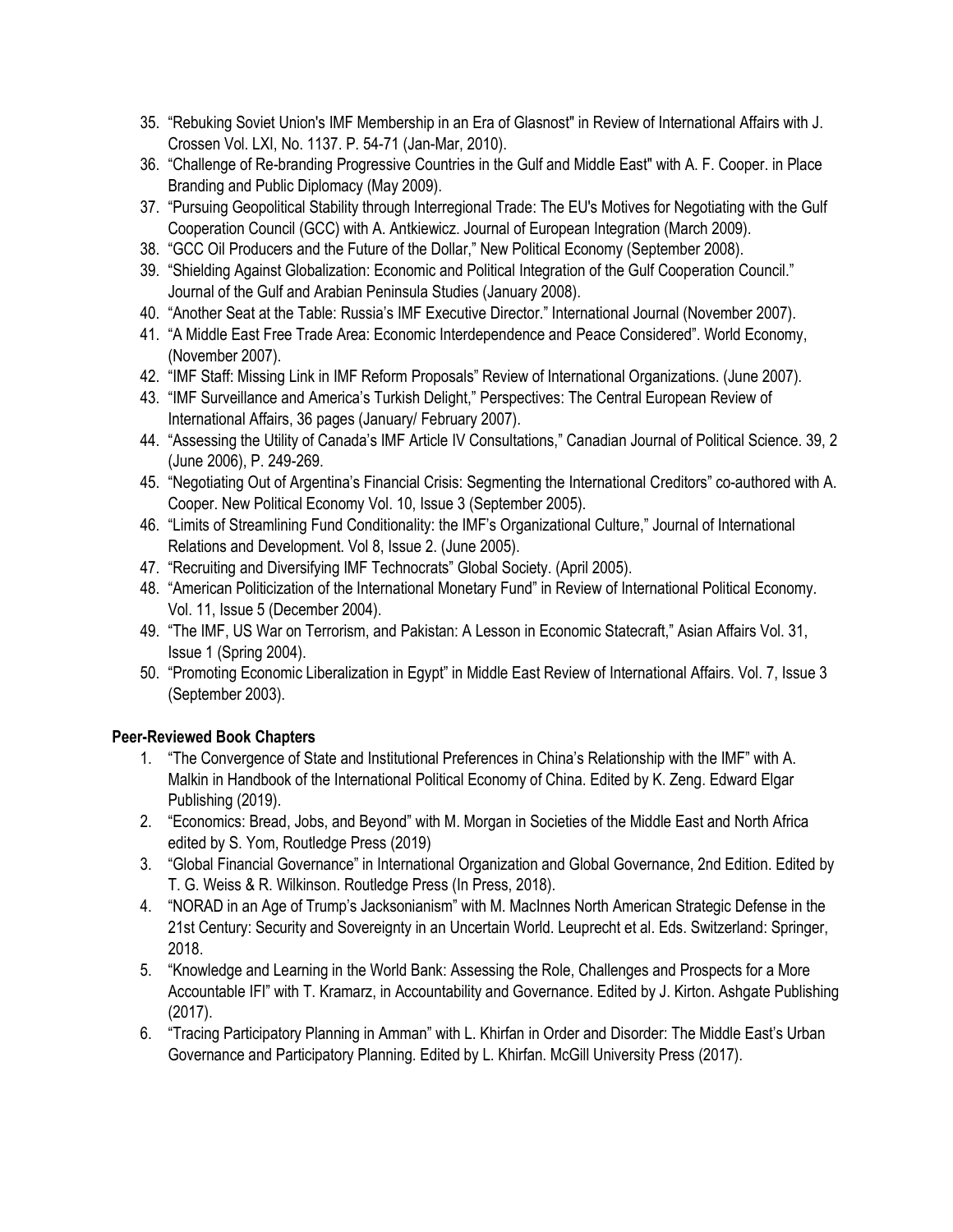- 7. "Professional Management Consultants' Advice on Public Policy Issues: Growing their Transnational Impact on Shaping Solutions to Pressing Government Concerns" in Professional Networks in Transnational Governance. Co-edited by L. Seabrooke and L. Folke Henriksen. Cambridge University Press (2017).
- 8. "Canada and the Middle East after Afghanistan" with D. Dewitt in Canada after Afghanistan: Reflections on Canadian International Security Policy, Edited by J. Fergusson and F. Furtado. University of British Columbia Press (2016).
- 9. "Introduction" with E. Mohamed in Tahrir Square and Beyond: Critical Perspectives on Politics, Law and Security. Co-edited with E. Mohamed. Indiana University Press. (2016).
- 10. "Syria and the Responsibility to Protect" with T. Hakak, in The Oxford Handbook on the Responsibility to Protect. Co-edited by T. Dunne and A. Bellamy. Oxford University Press (2016).
- 11. \*"The Hidden History of China and the IMF" with Eric Helleiner. E. Helleiner and J. Kirshner, Eds., The Great Wall of Money: Power and Politics in China's International Monetary Relations. Cornell University Press (2016).
- 12. "Hands On or Hands Off? Lessons from the Arab Spring" with F. Hampson, in Arab Spring: Negotiating in the Shadow of Intifadat. Edited by W. Zartman. Georgia University Press (September, 2015).
- 13. "China and the IMF" in Enter the Dragon: China in the International Financial System Co-edited by H. Wang and D. Lombardi. Waterloo, ON: CIGI (2015).
- 14. "The International Monetary Fund and Surveillance" with K. English, in Handbook on International Monetary Relations. Edited by T. Oakley, E. Elgar (2014).
- 15. "China and the International Monetary Fund: A Retrospective View" with E. Helleiner, in The Great Wall of Money: Power and Politics in China's International Monetary Relations, Edited by E. Helleiner and J. Kirshner. Cornell, Cornell University Press (2014).
- 16. "App-Powered Protests Put Democracy in Peril" in Current Debates in Comparative Politics by J. Tyler Dickovick and J. Eastwood. Oxford University Press (2014).
- 17. "Global Financial Governance" in International Organization and Global Governance. Edited by Thomas G. Weiss & Rorden Wilkinson. Routledge Press (2014).
- 18. "Introduction" in with J. Hennebry in Targeted Transnationals: The State, the Media, and Arab Canadians. Co-edited with J. Hennebry. UBC Press (2013).
- 19. "Globalization and the Middle East" with W. Hassan in Thinking the International Differently Edited by A. Tickner and O. Weaver. Routledge IR Series (2012).
- 20. "Academic and Think- Tank Assessment of the IEO and its Evaluators" in Independent Evaluation at the IMF: The First Decade. Edited by R. Lamdany and H. Edison. Washington: International Monetary Fund Publication Services (2012).
- 21. "Gulf Investments in the Mashreq: Political Economy Rationale?" in GeoEconomic Power of the Gulf. Edited by B. Momani and M. Legrenzi. London: Ashgate Press, (2011).
- 22. "IMF Rhetoric on Reducing Poverty and Inequality" in Global Governance, Poverty and Inequality Edited by R. Wilkinson and J. Clapp. Routledge Press, (2011).
- 23. "Iraq's Tangled Web of Debt Restructuring" with A. Garrib in From Desolation to Reconstruction: Iraq's Troubled Journey Co-edited with M. Lamani. Waterloo: WLU Press, (2010).
- 24. "Canada at the Bretton Woods Institutions" with E. Helleiner in As Others See Us: Canada Among Nations 2009 Edited by F. Hampson and P. Heinbecker. Montreal: McGill-Queen's UP. (2010).
- 25. "Internal or External Norm Champions: The IMF and Debt Relief" in Owning Development. Edited by S. Park and A. Vetterlein. London: Cambridge University Press (2010).
- 26. "Proposing IMF Reforms: Cosmetic, Democratic, or Ideological?" in Finance, Development, and the IMF Edited by J. Boughton and D. Lombardi. Oxford University Press (2009).
- 27. "Slipping into Obscurity? Crisis and Institutional Reform at the IMF" Co-authored with E. Helleiner in How Can We Be Governed? Edited by A. Alexandroff. Waterloo: Wilfrid Laurier University Press (2008).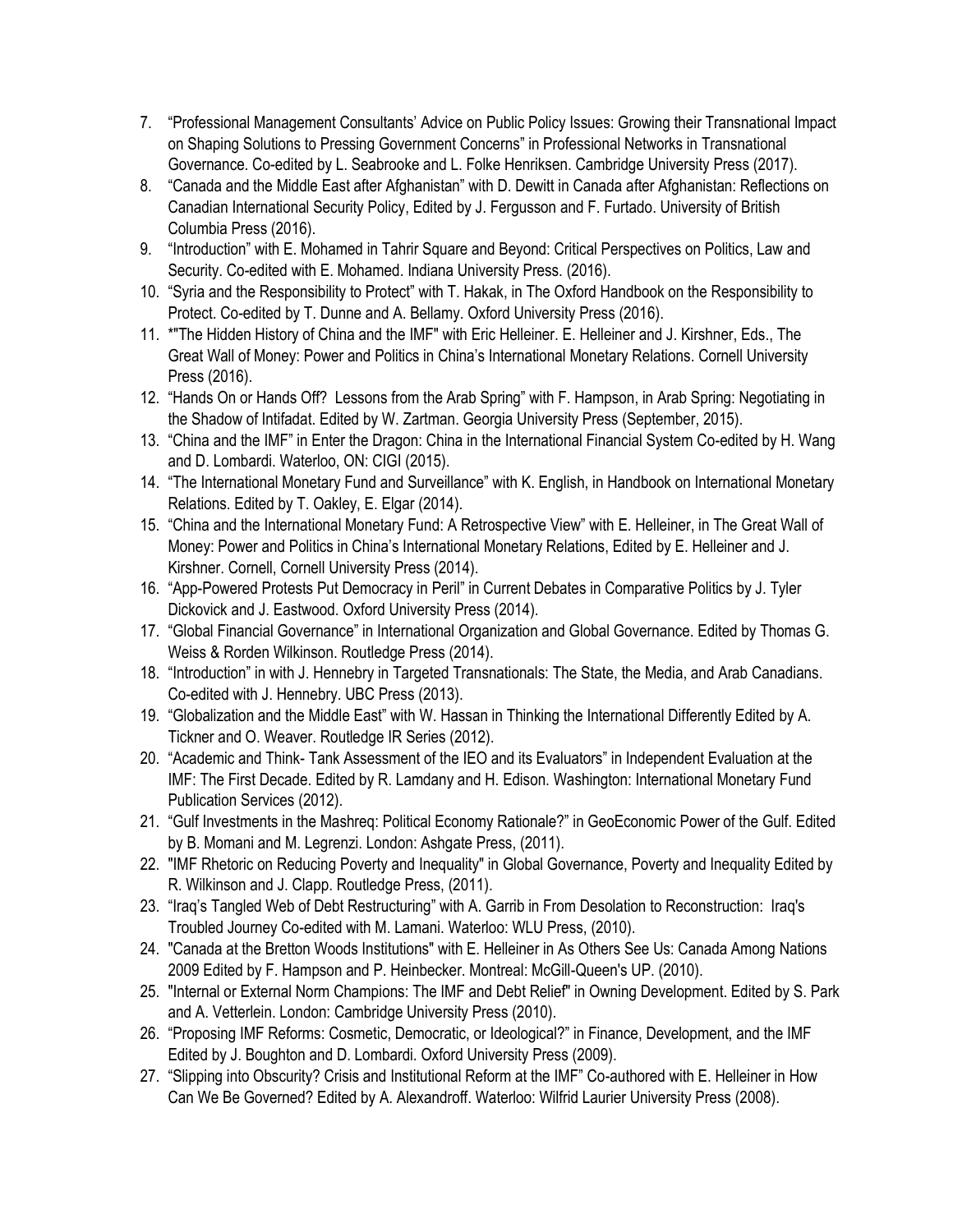- 28. "Canada's Economic Interests in the Middle East" with A. Antkiewiez in Canada and the Middle East: In theory and practice. Co-edited with P. Heinbecker. Waterloo: Wilfrid Laurier University Press, (2007).
- 29. "Introduction" with P. Heinbecker (10 pages) in Canada and the Middle East: In theory and practice. Coedited with P. Heinbecker. Waterloo: Wilfrid Laurier University Press (2007).

# **Submitted Contributions**

- 1. "Gender mainstreaming in the Canadian Armed Forces and the Department of National Defence: Lessons on the implementation of Gender Based Analysis Plus (GBA+)" with R. Johnstone *Canadian Journal of Political Science* (Submitted).
- 2. "Organizational Change in Canadian Public Institutions: Gender Focul Points at DND" with R. Johnston *Canadian Public Administration* (Submitted).
- 3. "The Geography of Multinational Management Consulting Firms: Mapping and Exploring a Global Expansion, 1939-Present" with K. Williams *Competition and Change* (Submitted).
- 4. "Arab Youth Non-Movements: Resilient Citizenship in the Middle East" with Melissa Finn in *The Myth of Middle East Exceptionalism: The Unfinished Project of MENA Movements,* edited by M. Mahdavi, Oxford University Press (Submitted).
- 5. "Transcultural Arab Identities in the West: Canadian Arab Youth Navigating Culture, Identity, and Belonging" with M. Finn in *Emergent Collectivities: The Transcultural Ethics of Arab Social Movements*, edited by E. Mohamed, AUC Press (Submitted).

# **Policy Briefs and Articles in Non-Refereed Journals**

- 1. "Best Practices in Gender Diversity" with R. Johnstone. 2019.
- 2. "Paradigm Shift in International Relations" with M. MacInnes *Canadian Defence at 150 and Beyond* Toronto: The NATO Association of Canada, 2017.
- 3. "Entrepreneurship: An Engine For Job Creation and Inclusive Growth in the Arab World*." Brookings Doha Institute Policy Brief Series* (2017).
- 4. "Diversity Dividend" with J. Stirk. *CIGI Special Studies*, 2017.
- 5. "Equality and the Economy: Why the Arab world should employ more women". *Brookings Doha Institute Policy Brief Series* (December 2016).
- 6. "New Canadian Entrepreneurs: An Underappreciated Contribution to Canadian Society?" *6 Degrees-CIGI Special Report* (September 2016).
- 7. "Central Bank Independence in North Africa" with S. St. Amand. *CIGI Policy Brief Series* (March 2014).
- 8. "Shifting IMF Policies since the Arab Uprisings" with D. Lanz. *CIGI Policy Brief Series* (March 2014).
- 9. "Putting FSB concerns back on the IMF- World Bank Annual Meetings Agenda" in Annual Meetings of the World Bank Group & IMF. *CIGI Policy Brief Series* (October 2013).
- 10. "Strengthening the Early Warning Exercise: Enhancing IMF and FSB coordination" with S. Brooks, W. Clarke, M. Cockburn & D. Lanz in *World Economics*, Vol. 14, No. 3 (July-September 2013).
- 11. "MENA's Public Sector Not a Sector for Growth: An Internal Strategy Requires Transitioning Civil Servants out through Intrapreneurial Practices" with M. Qayyum in *Gulf Business* (July 2013).
- 12. "Supporting Arab countries in the Deauville Partnership" in The UK Summit: The G8 at Lough Erne 2013. Edited by J. Kirton and M. Koch. Published by *Newsdesk Media Group* and the *G8 Research Group* (May 2013).
- 13. "Canada's Economic Interests in the Middle East" with A. Antkiewicz and P. Landy. *Canadian Arab Institute Policy Brief Series* (April 2013).
- 14. "Coordination Critical to Ensuring the Early Warning Exercise is Effective" with W. Clarke, D. Lanz, M.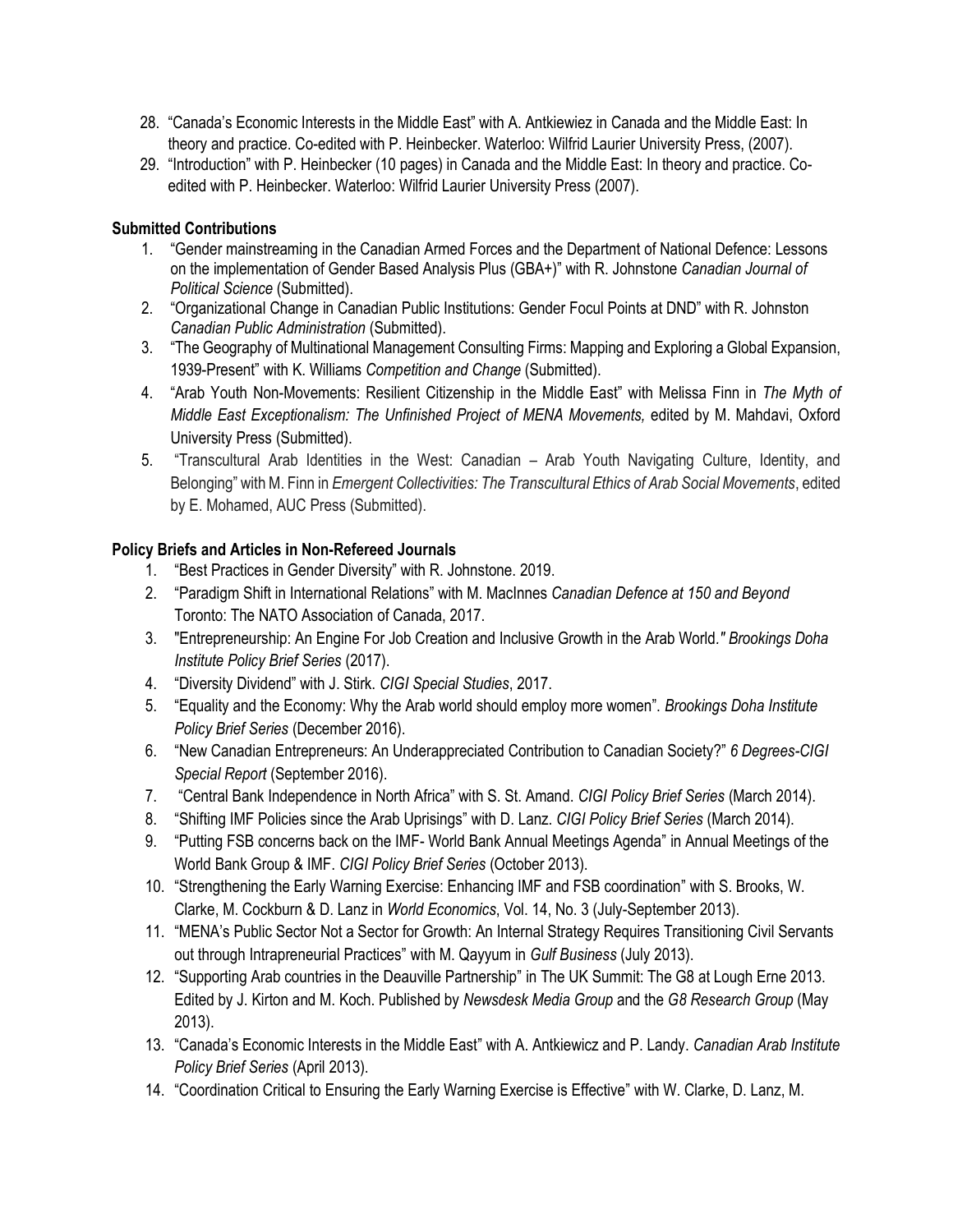Cockburn, and S. Brooks. *CIGI/BSIA* (April 2013).

- 15. "The Arduous Road to Mission Accomplished", in Financial Stability Board: Perspectives on the G20. With E. Helleiner. *CIGI Policy Brief Series* (May 2012).
- 16. "Greece in 2011: Argentina in 2002 Redux?" With A. F. Cooper. *CIGI Special Report* (December 2011).
- 17. "Lagarde and the IMF: The Unlikely Winners of the Cannes G20 Summit." *CIGI Special Report* (November 2011).
- 18. "Petróleo, FMI y la crisis financiera" in Vanguardia Dossier, Junio (2010).
- 19. "The IMF and FSB: Intractable Political Reality and Organizational Mismatch", in Financial Stability Board: An Effective Fourth Pillar of Global Governance? Edited by Griffith-Jones, Helleiner, and Woods. *CIGI Special Report* (2010).
- 20. "The Future of the IMF: A Canadian Perspective", Co-edited with E. Santor. *CIGI Special Report*.
- 21. "IMF Reforms and Middle East Perspectives". Co-edited with Pagliari et. al., *CIGI Special Report* (2008).
- 22. "Facilitating Global Lending and Vital Reforms" in Flashpoints for the Pittsburgh Summit, Edited by Cooper and Schwanen. *CIGI Special Report* (2011) .
- 23. "Oil Producing Gulf States, IMF, and the International Financial Crisis" *World Economics* (March 2009).
- 24. "The EU, the Middle East and Regional Integration," *World Economics* (Jan-Feb 2007).
- 25. "Canada's Economic Interests in the Middle East," with A. Antkiewicz. *CIGI Working Paper #26* (July 2007).
- 26. "Forging Stronger Canada-GCC Economic Ties," with A. Antkiewicz in *Geopolitics of Energy* (Sept-Oct 2007)
- 27. "Pursuing Geopolitical Stability through Interregional Trade: The EU's Motives for Negotiating with the Gulf Cooperation Council (GCC)," with A. Antkiewicz. *CIGI Working Paper* (September 2007).

# **Book Reviews**

- 1. *International Organizations: The Politics and Processes of Global Governance*, by M. P. Karns and K. A. Mingst; and The G8, The United Nations, And Conflict Prevention, Edited by J. J. Kirton and Radoslava N. Stefanova, in *International Journal*. (2005).
- 2. Capital Ideas: The IMF and the Rise of Financial Liberalization By J. Chwieroth, Princeton University Press in Review of *International Organizations* (2011).
- 3. R. Woodward's *The Organization for Economic Co-operation and Development (OECD)* (2009), P. Carrol and A. Kellow's *The OECD: A Study of Organizational Adaptation* (2011), and L. A. Pal's *Frontiers of Governance: The OECD and Global Public Management Reform* (2012) with X. Menzies in *Canadian Public Administration* (2012).

# **SELECTED CONFERENCES AND SPEAKING ENGAGEMENTS**

# **Academic Conference Papers**

- 1. "Canadian Arab Youth: An Engaged Social Movement for Change in the Middle East", with M. Finn, Paper Presentation, *Canadian Political Science Association Conference*, Ryerson University, Toronto, ON, May 29, 2017.
- 2. "Changing professional incentives for IR/FP scholars; substantive focus on Canada in the Middle East". Paper Presentation, *Generations Workshop: The Sources and Evolution of Canadian Foreign Policy*. Toronto, ON Canada. September 29, 2016.
- 3. "New Canadian Entrepreneurs: An Underappreciated Contribution to Canadian Prosperity". Paper Presentation, *Six Degrees Citizen Space 2016*. Toronto, ON Canada. 19, September 2016.
- 4. "Citizenship Claims-making Among Canadian Arab Youth: Examining Political Subjectivity through Peerto-Peer Engagement," with M. Finn, *Youth Political Participation Conference*, McGill University, Montreal, QUE, June 15, 2016.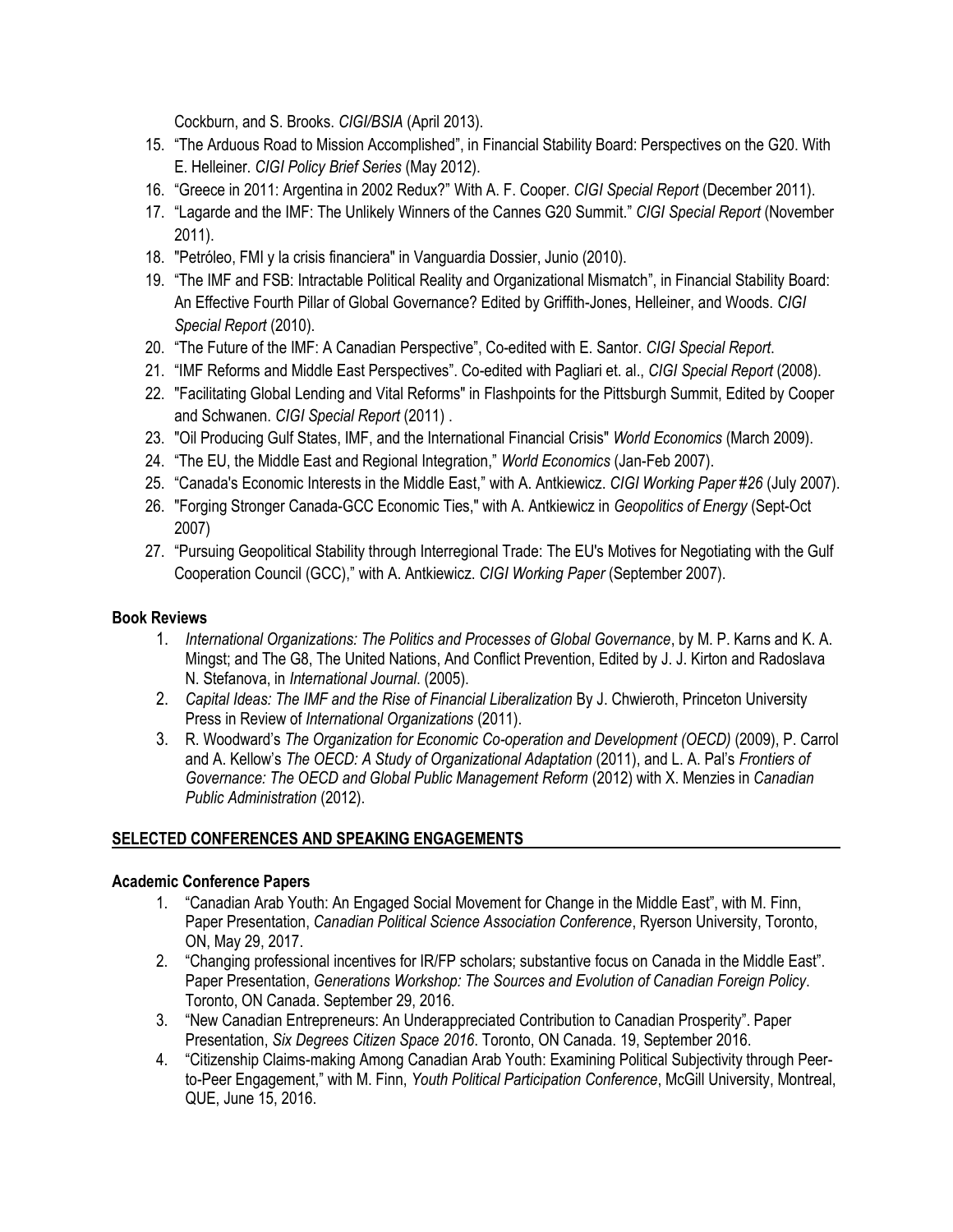- 5. "Citizenship Claims-making Among Canadian Arab Youth: Examining Political Subjectivity through Peerto-Peer Engagement," with M. Finn, *Canadian Political Science Association Conference*, Calgary, AB, June 1, 2016.
- 6. "The Effects of Security Surveillance and Border Control Mechanisms on the Citizenship Claims-making of Canadian Arab Youth: Insights from a Canada-Wide Study Using Peer-to-Peer Engagement," with M. Finn, *Mid-west Political Science Association Conference*, Chicago, IL, April 9, 2016.
- 7. "One Belt Road: A Discourse Analysis" with A. Malkin. Paper presented to *Centre for Global Change*, Hamburg Germany, December 2015.
- 8. "Arab Youth and their Continued Cultural and Social Revolution Beyond the Arab Spring" with M. Finn. Paper presented the *University of Alberta's UPAS Interdisciplinary Conference*. September 2015, Edmonton, Alberta.
- 9. "The Arab Spring is Genuine Revolution, But a Bumpy and Arduous Road Ahead". Paper presented at *The Institute for New Economic Thinking* and the *Centre for International Governance Innovation Annual Meeting* 2014, Toronto.
- 10. "Professional Management Consultants and their role in Transnational Governance". Paper presented at *International Studies Association* 2014, Toronto.
- 11. "Theorizing IMF and World Bank Organizational Cultures and their effects on collaborative policy initiatives" with M. Hibben. Paper presented at *International Studies Association* 2014, Toronto.
- 12. "Locating IMF Ideas and Measuring Impact". Paper presented at *International Studies Association* 2013, San Francisco.
- 13. "China at the International Monetary Fund: Continued Engagement In Its Drive for Membership and Added Voice at the IMF Executive Board". Paper prepared for *Cornell Workshop on China* and presented by E. Helleiner, November 2012.
- 14. "The Global Reach of Management Consultant Firms". Paper prepared for *Georgetown University International Theory and Research Seminar (GUIATRS) Series*, September 2012.
- 15. "Economic Precursors and Consequences of the Arab Spring". Paper prepared for *TOBB University of Economics and Technology* and at the *Economic Policy Research Foundation of Turkey (TEPAV),* May 2012.
- 16. "Change in urban development in the Middle East caused by an influx of Arab Gulf investments". Paper prepared for *Columbia University's Amman Campus in Jordan*, March 2012.
- 17. "Jordan's New Urban Landscape: Inclusive Urban Planning or Democratic Deficit?" Paper presented at *Urbanism and Urbanization in the Middle East, Middle East Studies Association*. Washington DC, 30 November-2 December 2011.
- 18. "Multiple Multilateralism in Preventing the Next Crisis: How Successful Can They Be?" Paper presented at *Multiple Multilateralism Academic Council on the United Nations*. Waterloo 2-4 June 2011.
- 19. "Responding to the PIIGS' Crisis: Measuring Variation of IMF, OECD and EIU Advice" with D. Kempthorne. Paper presented at the *International Studies Association*, Montreal 2011.
- 20. "Qatar: A Case in Small State Diplomacy" with A. Cooper. Paper presented at *International Studies Association* 2010, New Orleans.
- 21. "World Bank as a Knowledge Bank" with T. Kramraz. Paper presented at *International Studies Association* 2010, New Orleans.
- 22. "Reforming the Bretton Woods Institutions." Paper presented at the *CICR/Stanley Foundation* meeting in Beijing China, November 2009.
- 23. "Gulf States as Emerging Donors" Paper presented with C. Ennis at the *York University/IDRC workshop on Emerging States as International Donors*, Toronto, November 2009.
- 24. "Reforming the Bretton Woods Institutions" Paper presented at the *CICR/Stanley Foundation* meeting in Beijing China, November 2009.
- 25. "Explaining IMF and World Bank Relationship Since Bretton Woods" with D. Lombardi, Paper presented at the *World Trade Institute* workshop in Berne, Switzerland, October 2009. Also presented at the Political Economy of International Organizations 2010 meeting.
- 26. "Gulf Investments in the Mashreq." Paper presented at the *Geo-Economics of the Gulf Workshop* in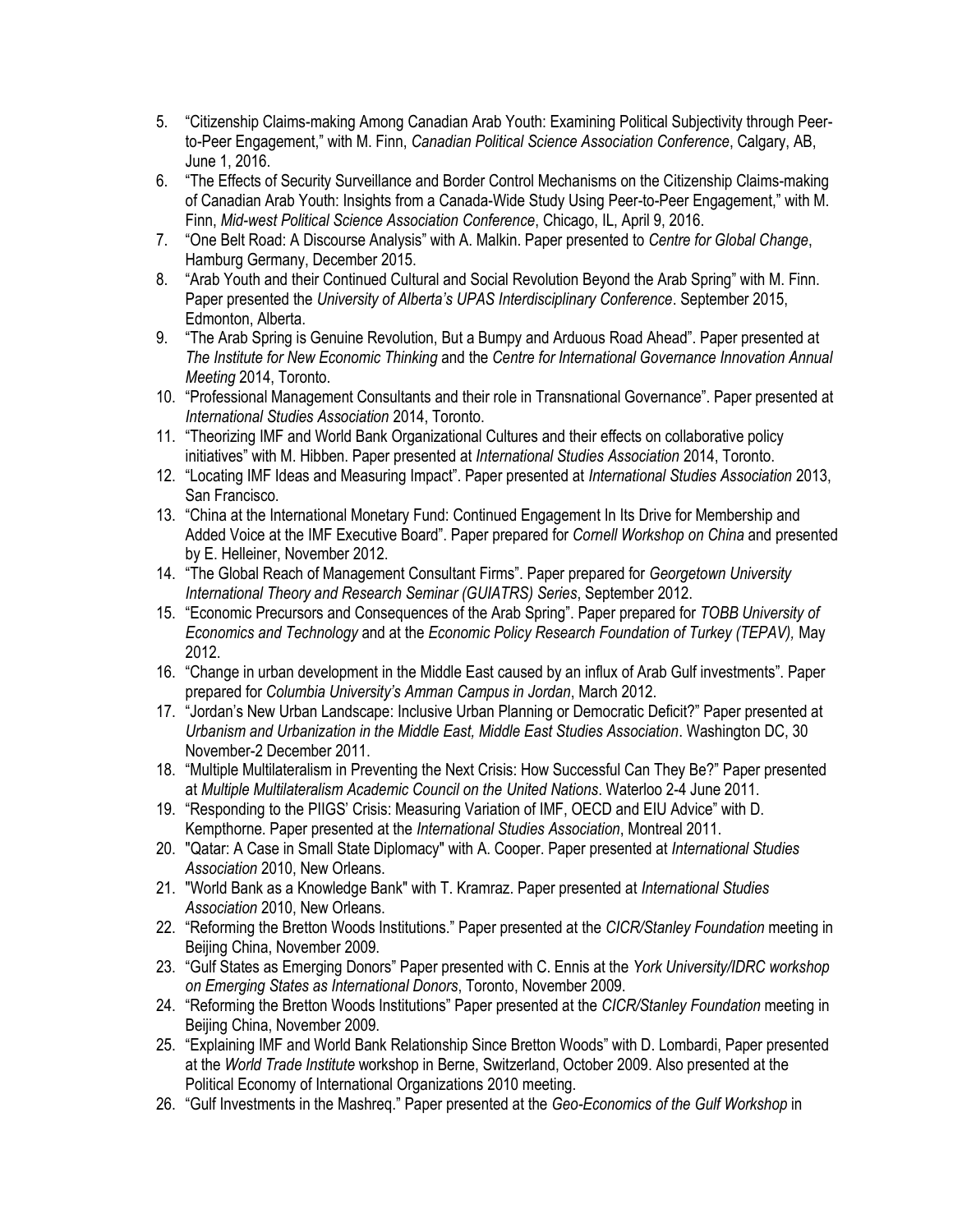Waterloo, Ontario, August 2009 and in 2010 *Mediterranean Workshop Meeting*, Florence, Italy.

- 27. "The Challenge of Re-branding Countries in the Middle East: Opportunities through Progressive Initiatives versus Constraints of Negative Images." Paper presented at *International Studies Association* with A. Cooper, San Francisco, 25-29 March 2008.
- 28. "Internal or External Norm Champions: The IMF and Debt Relief." Paper presented at 'Owning Development Workshop' held at the *International Studies Association*, San Francisco, 25 March 2008.
- 29. "Canada's Role at the IMF Executive Board." Paper presented at *Canadian Political Science Association Annual Meeting*, Vancouver, 4 June 2008.
- 30. "IMF Rhetoric and Reducing Poverty and Inequality." Workshop Global Governance, Poverty and Inequality, *CIGI/ Brooks World Poverty Institute*, Waterloo, 6-8 June 2008.
- 31. "Getting a Seat at the IMF Table: Cases of Russia and Switzerland." Paper presented at *Political Economy of International Organizations*. Ascona, Switzerland, 3 February-8 February 2008.
- 32. "IMF Ideas and Research Through the Lenses of Organizational Culture." Paper presented at *ISA Annual Conference*, Chicago, 3 March 2007.
- 33. "The IMF, Paris Club, Iraq and the United States: a tangled web of debt restructuring" with A. Garrib. Paper presented at *ISA Northeast*, Philadelphia, 15-17 November 2007.
- 34. "Pursuing Geopolitical Stability through Interregional Trade: The EU's Motives for Negotiating with the Gulf Cooperation Council (GCC)" with A. Antkiewicz. Paper presented at the *EU in International Trade Negotiations*, Syracuse, Cornell University, 14-17 May 2007.
- 35. "Oil Exporters and the Future of the Dollar." Paper presented at the *Cornell Money Series Workshop on the Future of the Dollar*. Cornell, 3-5 November 2006.
- 36. "Getting a Seat at the IMF Executive Table: the case of Russia." Paper presented at the annual *Canadian Political Science Association Meeting*. Toronto, June, 2006.
- 37. "Organizational Culture Change in the IMF." Paper presented at *CIGI's IMF Reform Workshop*. Waterloo, 8-9 June 2006.
- 38. "Shielding Against Globalization." Paper presented at the *Regionalism and Globalisation Conference*, Warwick, UK, Oct 26, 2005.
- 39. "Dividing the International Financial Architecture: Argentina Maneuvers Between Public and Private Creditors." Paper presented to the *World International Studies Committee*. Istanbul, 24-27 August 2005.
- 40. "Political and Economic Challenges to American Policy on Middle East Economic Integration." Paper presented to the *World International Studies Committee*. Istanbul, 24-27 August 2005.
- 41. "Institutional Learning for Canada's IMF Article IV Consultation Reports" Paper presented at the *Canadian Political Science Association* annual meeting. London, Ontario, June 3-5, 2005; and presented at the *New Scholars Conference at the NPSIA/CIGI* conference in Waterloo, Ontario, November 8-9, 2005.
- 42. "The Impact of Innovation and Technology in Transition Economies", co-authored with W. Elmaraghy. Paper presented at *the Annual Conference and Assembly Meeting of the Association of American-Egyptian Scholars*: *Challenges to Progress 'The Role of Science and Technology in the Future of Egypt'*. Cairo, Egypt. December 29-30, 2004.
- 43. "IMF Recruitment Practices and the Convergence of Ideas." Paper presented at the *Annual International Studies Association Conference*. Montreal. March 17-20, 2004.
- 44. "ICT and Egypt's UN Millennium Development Goals," with W. Elmaraghy. Paper presented at the *Friends of Egyptian Scholars Abroad Conference: Human Resources in the 3rd Millennium*. Institute of Information and Communications Technology, Cairo, Egypt. December 28-30, 2003.
- 45. "Egypt's Ingenuity Gap in Technical Productivity." Paper co-authored with W. Elmaraghy. Paper presented at the *Annual Conference and Assembly Meeting of the Association of American-Egyptian Scholars: Challenges to Progress 'Health, Environment, Populations'.* Alexandria, Egypt. December 28- 30, 2002.

### **Invited Panelist/Presentation to Policy Community**

1. "Iran Discussions" *Global Affairs Canada*. Ottawa, ON. July 5, 2018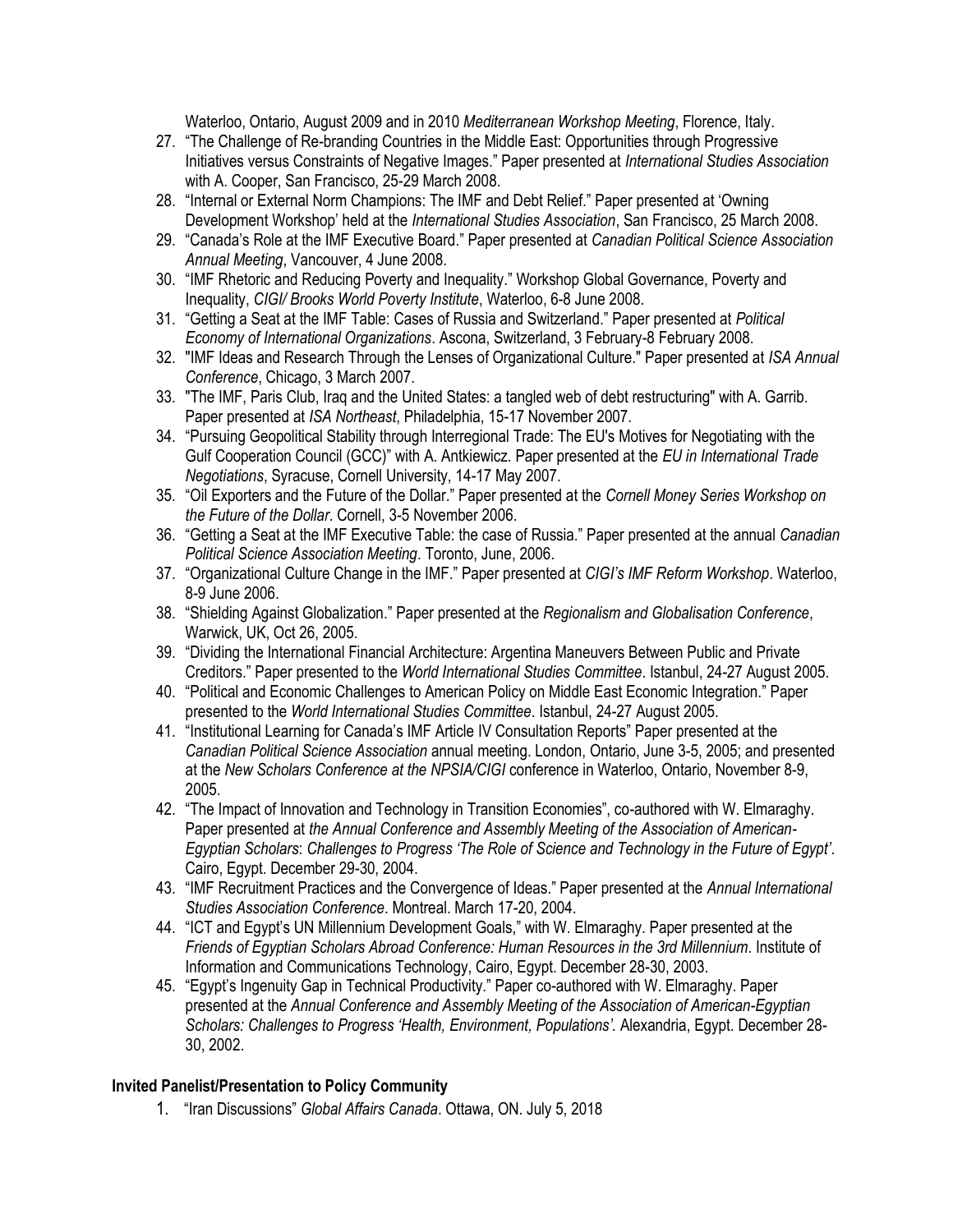- 2. "Analytic Exchange on Gulf State Ambitions 2020 and Beyond" *US State Department*, Washington, DC, 10 May 2018.
- 3. Integrated Conflict and Fragility Analysis for Canada`s Middle-East Strategy" *Global Affairs Canada*. Ottawa, ON. 24 April 2018.
- 4. ""#MyFeminism: Diversity and Inclusion" *Global Affairs Canada*. Ottawa, ON. 6 March 2018.
- 5. "Fast Talk Teleconference on Populism in the West" *Global Affairs Canada*. Ottawa, ON. 5 July 2017.
- 6. "Governance, Pluralism, Diversity and Human Rights". *International Assistance Review Consultation at the International Development Research Centre*. Ottawa, ON Canada. 2, June 2016.
- 7. "Testimony to Standing Committee on Foreign Affairs and International Development" *House of Commons*, Ottawa. 13 April 2017.
- 8. "Democracy Roundtable: Building an Inclusiveness Agenda for Canada's Foreign Policy" with The Honourable Stéphane Dion, Minister of Foreign Affairs, at the *Government of Canada*. Ottawa, ON Canada. 9 May 2016.
- 9. "Forward-Looking Responses to Global Terrorism". *Department of Foreign Affairs, Trade and Development Canada seminar on Strategic Forecasting: Global Terrorism Trends and Implications*. Ottawa ON, 30 March 2015.

### **Invited Speaker, Presentation, Panelist, Keynote to Think Tanks**

(\*denotes international engagement)

- 1. Panelist. "The Arab World Beyond Conflict" *Arab Center Washington DC*, 20 September 2018 in Washington DC.
- 2. Keynote, "The Diversity Dividend" at the *Canadian Immigration Summit*. Ottawa, ON Canada. 31 May 2018.
- 3. Presentation, "Exit Workshop on 2008 Evaluation of the Governance of the IMF" *IMF*, Washington, DC. 28 June 2018.
- 4. Presentation. "Gender Pay Discrepancy in Academia" *Senior Women Academic Administrators Conference*, April 27th, 2018, Halifax, NS.
- 5. Panelist "CIPS 10th Anniversary conference" Ottawa, ON, 8 March 2018.
- 6. Invited Panelist, "All in: Advancing diversity in the academy" at *Universities Canada Workshop*. Quebec City, QC Canada. 1-2 March 2018.
- 7. \*Speaker, "The Diversity Dividend" in partnership with the *Europe Diversity Dividend Initiative at the Canadian Embassy* in Oslo. Oslo, Norway. January 2018.
- 8. \*Speaker, "The Diversity Dividend" at *Aarhus University*. Denmark. January 2018.
- 9. Panelist, *Halifax International Security Forum.* Halifax, NS Canada. 16 November 2017.
- 10. Panelist, "Arab Spring and the Quest for New Metaphors" conference at the *University of Guelph*. Guelph, ON Canada. 11-12 November 2017.
- 11. \*Panelist, "The Future of the Bretton Woods Institutions: Governance Challenges and Opportunities" at the *Council of Councils Tenth Regional Conference*. Buenos Aires, Argentina. 5-7 November 2017.
- 12. Speaker, "Diversity dividend: Canada's global advantage" part of the *Federation for the Humanities and Social Sciences* 'Big Thinking' lecture series. Ottawa, ON Canada. 21 September 2017.
- 13. \*Speaker, "Russia's Middle East Strategy and the Trump Administration" lecture at the *Arab Gulf States Institute in Washington*. Washington, DC, March 2017.
- 14. Speaker, "The Business Case for Canadian Pluralism" at *Converge/Universities Canada Annual Conference*. Ottawa, ON, February 2017.
- 15. Speaker, "Inclusive Economies" at the *IDRC Board and Centre Management Seminar*. Ottawa, ON Canada. 14 November 2016.
- 16. \*Speaker, ""A Year Later. Implementation and Consequences of the Iranian Nuclear Deal" at the *Warsaw Security Forum*. Warsaw, Poland. 27, October 2016.
- 17. \*Panelist, "The Impact of the Private Sector". The Private Sector for Public Ideas Conference. *The*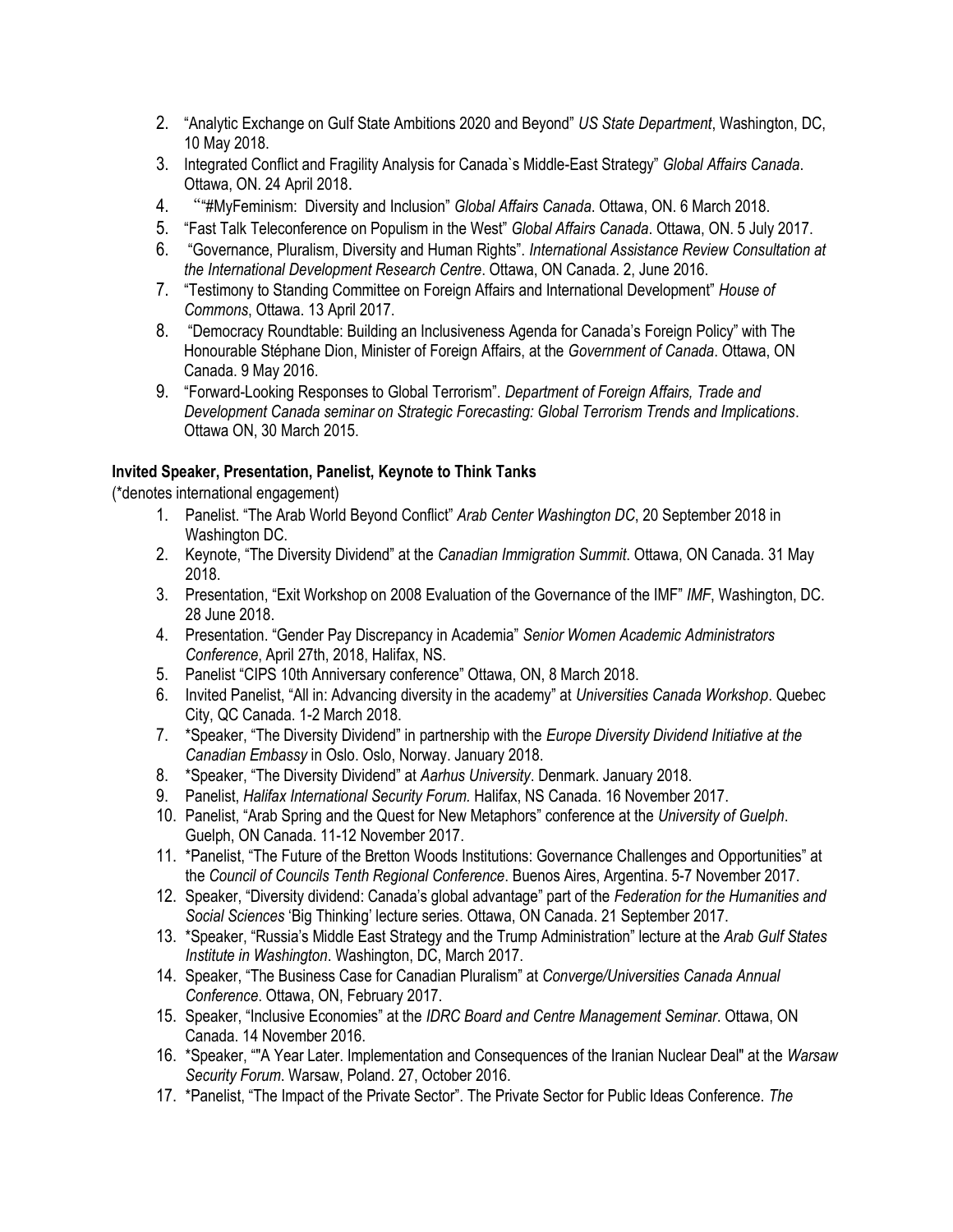*Fletcher School*. Medford, Massachusetts. 6 October 2016.

- 18. Speaker, "Hybrid Identities. Muslim Arab Youth and the West" at the *Aga Khan Museum*. Toronto, ON Canada. 12, June 2016.
- 19. Workshop Participant, "Canada and Changing Middle East" at the *Centre for International Policy Studies*, University of Ottawa. Ottawa, ON Canada. 30, May 2016.
- 20. Panelist, "Africa, China and the Middle East: Just Some of the Markets and Customers That Canada's Economy Needs" at the *18th Annual Rotman Life-Long Learning Conference*. Toronto, On Canada. 27, May 2016.
- 21. Panelist, "Global Arms Trade" with H. Thibedeau, A. Taylor and M. Mazigh for The Panel. Ottawa, ON Canada. 9 May 2016.
- 22. Keynote Speaker, "The Promise of Arab Youth" at the *Ottawa Muslim Women's Organization's Festival of Friendship 15th Annual Dinner*. Ottawa, ON Canada. 24 April 2016.
- 23. Speaker, "International Research on Refugee Studies" at the *International Development Research Centre*. Ottawa, ON Canada. 20, April 2016.
- 24. Moderator, "How can Canadian and Arab businesses/organizations work cooperatively in the areas of innovation, education and science?" Are Canadian Businesses Ready to Take Advantage of Opportunities in the Arab World Now? *Canadian Arab Business Council Annual Forum*. Ottawa, ON Canada. 12 April 2016.
- 25. Speaker, "Sectarianism in the Middle East Today: An Overlook of the Situation". *Communities under Sectarian Strife: Re-Examining the Role of Religion and Diplomacy Conference at Massey College*. Toronto, ON Canada. 1 April 2016.
- 26. Speaker, "Roundtable with the Minister of Foreign Affairs of the State of Qatar". *Qatari Embassy*, Ottawa, ON Canada. 31 March 2016.
- 27. \*Participant, "The 10th Al Jazeera Forum: Regional and International Struggle in the Middle East". *Al Jazeera Media Network*, Doha, Qatar. 21-22 March 2016.
- 28. \*Workshop Presenter, "Countering Violent Extremism: A Workshop". *Good Enough College*. London, United Kingdom. 2 March 2016.
- 29. Invited Speaker, "The Role of ISIS and the Future of International Law: Chaos or Consolidation". *44th Annual Conference- Canadian Council on International Law*. Ottawa, ON. 6 November 2015.
- 30. \*Speaker, "The Future of the MENA Region and Global Security". *Council of Councils Eighth Regional Conference.* Istanbul, Turkey. 4-6 October 2015.
- 31. Panelist, "Arab Youth and their Continued Cultural and Social Revolution Beyond the Arab Spring". *The Unfinished Project of the Arab Spring, University of Alberta*. Edmonton, Alberta. 25-27 September 2015.
- 32. Speaker, "Webinar on Canada's Party Platform on Mideast Policy". *Canadian Arab Institute*. 10 September 2015.
- 33. Panelist, "Team Intelligence". Leadership and Public Policy: Leading on complex problems in an increasingly connected world. *The Trudeau Foundation's Annual Summer Institute Conference*. St. Andrews, New Brunswick. 10-14 May 2015.
- 34. Speaker, "Business Opportunities in the Middle East". Business Forum, *Canadian Arab Business Council*. Ottawa, ON. 21 April 2015.
- 35. Speaker, "Tragedy, Terror, and Truth in the Middle East". *International Issues Discussion Series at Ryerson University*. Toronto, ON. 25 March 2015.
- 36. \*Speaker, "Global ambitions and local grievances: understanding political Islam". *The Ditchley Foundation*. London, England. 19-21 March 2015.
- 37. Invited Speaker, "Mapping the Moment: The Arab Spring & the Canadian Diaspora". *The Mosaic Institute*. Toronto, ON. 29 January 2015.
- 38. \*Panelist, "Arab Gulf Investments into Non-Inclusive Urban Development in the Middle East". *Middle East Studies Association Annual Meeting*. Washington, DC. 22-25 November 2014.
- 39. Speaker, "Canada's Response to the Violence, Religious Persecution and Dislocation Caused by the Islamic State of Iraq and the Levant (ISIL)". The Standing Committee on Foreign Affairs and International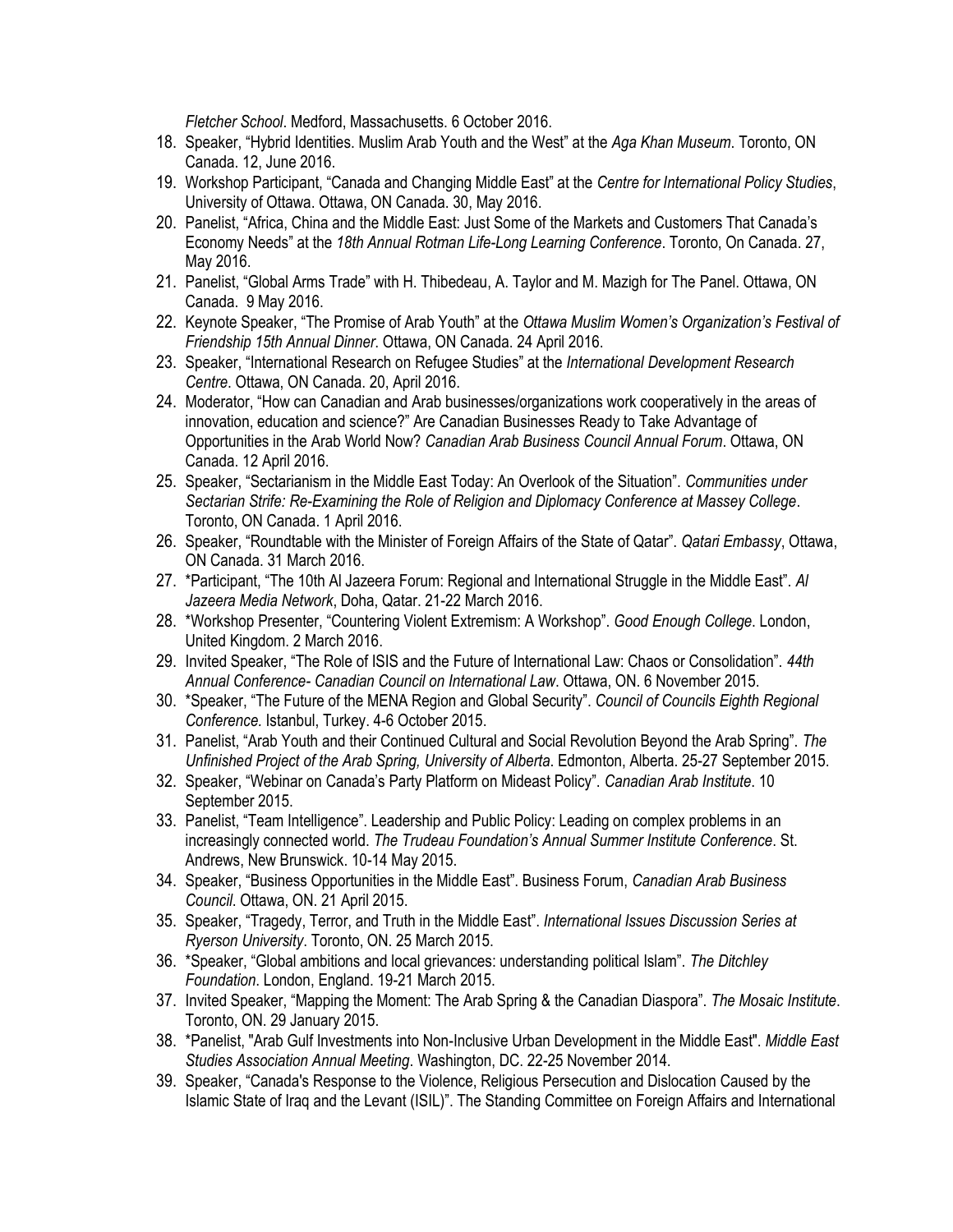Development, *Canadian House of Commons*. Ottawa ON, 20 November 2014.

- 40. \*Speaker, "Strengthening Global Growth". *G20 Pre-Summit Conference-Griffith University*. Brisbane, Australia, 13 November 2014.
- 41. Panelist, "The Arab Spring is Genuine Revolution, But a Bumpy and Arduous Road Ahead". *The Institute for New Economic Thinking and the Centre for International Governance Innovation (CIGI) Annual Meeting*. Toronto, ON. 10-12 April 2014.
- 42. Speaker, "Invest where there are consumers". *Canadian Arab Business Council Forum*. Ottawa ON, 26 March 2014.
- 43. Speaker, "The Situation in Syria". The Standing Committee on Foreign Affairs and International Development, *Canadian House of Commons*. Ottawa ON, 24 February 2014.
- 44. \*Participant, "Countering dangerous speech, protecting free speech: Practical Strategies to Prevent Genocide" *Center for the Prevention of Genocide at the US Holocaust Memorial Museum*. Washington D.C., 20-21 February 2014.
- 45. \*Participant, "Emirates Foundation Annual Philanthropy Summit: Philanthropy in Transition" *Emirates Foundation*. Abu Dhabi, UAE, 12-13 November 2013.
- 46. Panelist, "What role, if any, should Canada play in the humanitarian crisis in Syria?" *The Panel*, moderated by E. Solomon of the CBC. Ottawa, ON, 29 October 2013.
- 47. Speaker, "The Crisis in Egypt" at the *Canadian International Council Waterloo Branch Annual Meeting*, Waterloo ON, 25 September 2013.
- 48. \*Workshop Participant, "The Role of the IMF as Trusted Advisor & IMF Response to the Global Financial Crisis" hosted by the *German Federal Ministry For Economic Cooperation and Development (BMZ), the German Institute for Development and Evaluation (Deval), and the Independent Evaluation Office (IEO).* Berlin, Germany.28-29 August 2013.
- 49. \*Workshop Participant, "GMF Transatlantic Security Task Force" *Maison de l'Amérique Latine Paris*, 19- 20, July 2013.
- 50. \*Discussant, "Quasi-Professionals in the Organization of Transnational Crisis Mapping" at the *Professionals and Organizations in Transnational Governance Workshop*. Milan, 25 June 2013.
- 51. \*Panelist, "Morocco, Tunisia, and Egypt Negotiate with the IMF and World Bank: Determining Degree of Change and Continuity Resulting From The Arab Uprisings" at the *BRISMES Annual Conference*. Dublin, 24, June 2013.
- 52. \*Panelist, "Supporting the Arab Spring" at the *G8 Pre- Summit Conference*. Queen's University- Belfast, 14, June 2013.
- 53. Workshop Speaker, "Case Study on the Arab Spring" at the *Professional Training Program on the Prevention of Mass Atrocities.* Montreal, 13, June 2013.
- 54. Panelist, "Canada's Role in the Middle East", with F. de Kerckhove and H.E. Said Hamdat. *Carleton University*. Ottawa, 23, April 2013.
- 55. \*Moderator and Host, "Finance and Development Book Launch", at the *IMF Spring Meetings*. Washington, 19 April 2013.
- 56. \*Panelist, "IMF/FSB Early Warning Exercise" in assistance with *New Rules for Global Finance*. With W. Clarke, D. Lanz, S. Brooks, and M. Cockburn. Washington, 19 April 2013.
- 57. Presentation and Panelist, "Secularism and the Arab Spring", at *York University*. Toronto, 20 March 2013.
- 58. Participant, *Digest of Middle East Studies Annual Meeting (DOMES),* 21 February 2013.
- 59. Presentation, "The Arab Spring and Prospects for Economic Growth" at the *Rotman School, University of Toronto*. Toronto, 15 January 2013.
- 60. Presentation, "CIGI Global Policy Forum: The Syrian Crisis", at *Rideau Club*. Ottawa, 12 December 2012.
- 61. Presentation, "Business and Investment after the Arab Spring: Potential Opportunity or Heightened Risk?" at the *Canadian Forces College*. Toronto, 9 November, 201
- 62. \*Presentation, "The Global Reach of Management Consulting Firms", at *Georgetown University International Theory and Research Seminar (GUITARS).* Washington, 24 September 2012.
- 63. Presentation and Discussant, "Economic Prospects in the Arab World", at the *Department of Foreign*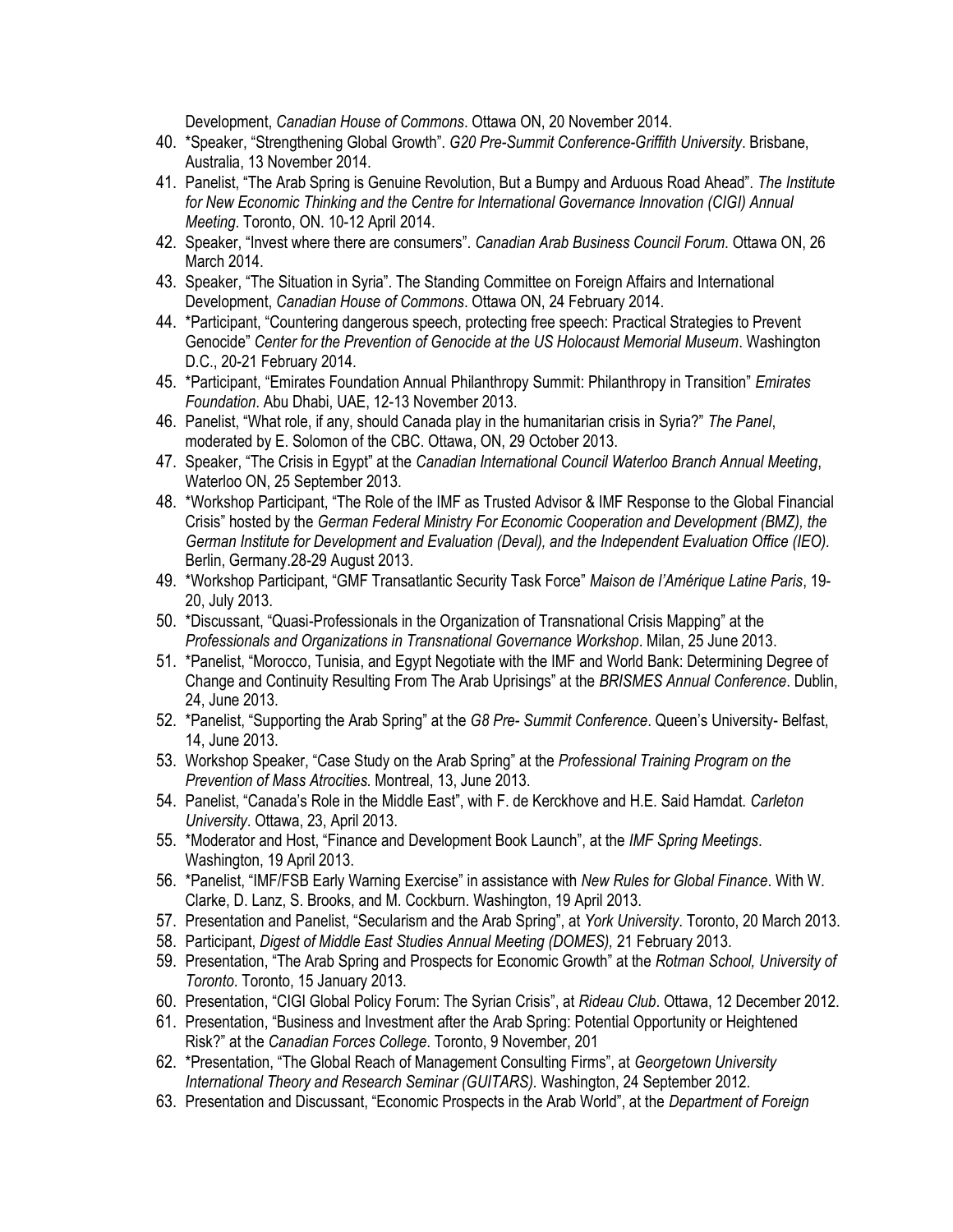*Affairs and International Trade (DEFAIT)*. Ottawa, 20 September 2012.

- 64. \*Presentation, "Business and Investment after the Arab Spring: Potential Opportunity or Heightened Risk?" at the *International Monetary Fund (IMF)*. Washington, 11 September 2012.
- 65. Presentation and Panelist, "Arab Spring: Implications and Opportunities for Canada", at the *81st Annual Couchiching Conference*. YMCA Geneva Park Conference Centre, at Lake Couchiching, in Orillia. 9-12 August 2012.
- 66. Presentation and Discussant, "The Role of Think Tanks and Foreign Policy Making" at the *Department of Foreign Affairs and International Trade (DEFAIT)*. Ottawa, 30 July 2012.
- 67. Organizer and Moderator, "Broadcasting Revolution: How Media Have Influenced the Arab Uprisings", with H. Battah. At CIGI, Waterloo. 14 June 2012
- 68. Presentation and Moderator, "The Responsibility to Protect and the Arab Spring", with L. Axworthy. At the CIGI, Waterloo. 24 May 2012.
- 69. \* Presentation, "The Economic Precursors and Consequences of the Arab Spring", at the University of Economics and Technology and at the Economic Policy Research Foundation of Turkey (TEPAV). Istanbul and Ankara, 29-30 May 2012.
- 70. \* Co-Organizer and Presenter, "A Book Workshop on the Middle East's New Urban Landscape: Inclusive Urban Planning or Demographic Deficit", at the *Columbia University Middle East Research Centre*. Amman, Jordan, 11-12 March 2012.
- 71. Presentation and Panelist, "Arab Spring Panel" at the *Focus on Middle East week*, University of Toronto. Toronto, 28 February 2012.
- 72. Presentation, "Root Causes of Arab Spring" Winds of Change in the Arab World. *National Conference of the National council on Canada Arab Relations (NCCAR).* Ottawa, 26-27 November 2011.
- 73. Presentation, "The IMF, World Bank, and Millennium Development Goals". Presented to the *Command and Staff at the Canadian Forces College*, Toronto 3 November 2011.
- 74. Presentation, "Uprisings in the Arab World and Prospects for Democratic Change", at the *University of Waterloo, Political Science Speaker Series*. 17 October 2011.
- 75. \*Presentation, "What the Arab Spring means for Canadian Arabs" *Arab American Institute and National Network for Arab American Communities National Leadership Conference* in Dearborn, Michigan. 30 September- 2 October 2011.
- 76. Invited Presentation, "Arab Spring and Social Media" at *CIGI Do Think Tanks make a Difference?* Waterloo, Thursday, 22 September 2011.
- 77. \*Presentation, "G20 Mandate: End of a Honeymoon" How are Key 21st Century Powers Arranging Themselves?" *Stanley Foundation, CIGI, and CICR*. Warrenton, VA. 6-8 June 2011
- 78. Panelist, *Transparency International to discuss corruption in the Middle East*. Toronto. May 2011.
- 79. Panelist, *Department of Foreign Affairs, to discuss developments in the Middle East*. Ottawa. 18 March 2011.
- 80. Panelist, *Department of Foreign Affairs, to discuss developments in the Middle East*. Ottawa. 4 February 2011.
- 81. \*Presentation on Gulf Investments in the *Mashreq to the Amman Institute*, December 2010.
- 82. Presentation, "Canada's Economic Interests in the Middle East" to the *Canada-Arab Business Council and the Department of Foreign Affairs Trade*, Ottawa 29-30 January 2008.
- 83. \* Presentation. "Protecting Civilians in Armed Conflict." at *Fund for Peace and CIGI* meeting in Istanbul, Turkey, 5-7 September 2007.
- 84. \* Presentation. "Business of International Organizations." at *Copenhagen Business School Workshop*, Denmark, 20 November 2007.
- 85. \*Presentation, "Reforming the IMF," to *Brookings Institute*, Washington, DC, 17 October 2007.
- 86. \*Presentation. "What Do We Want from Official Development Assistance?" at L20 Conference, Petra, Jordan, 10 November 2005.
- 87. Presentation. "Canada in Afghanistan: Assessing the 3D Approach," at *Centre for International Governance and Innovation*. Chair of conference panel on "Planning in 3D: The Provincial Reconstruction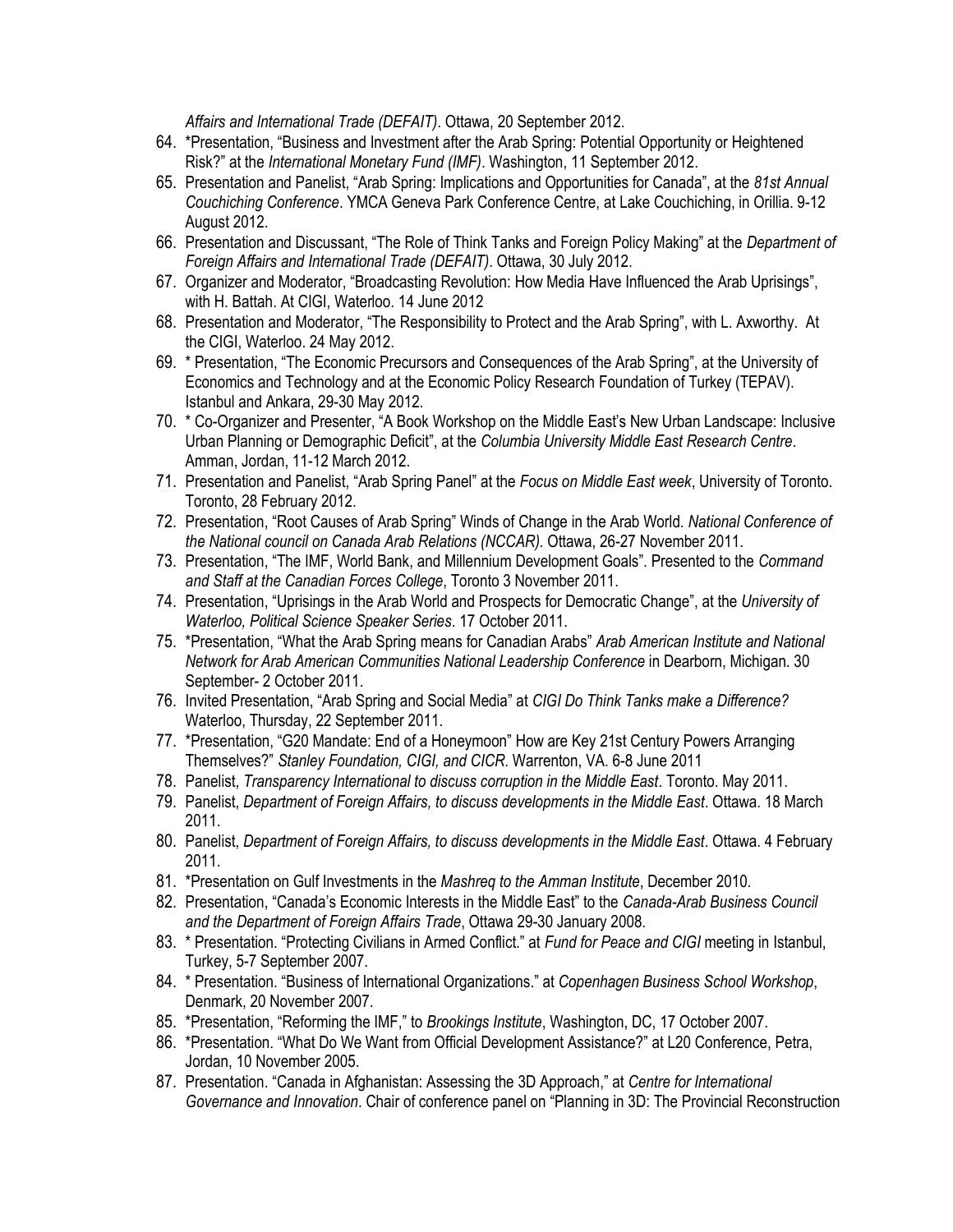Team in Kandahar". Waterloo, ON, 13-15 May 2005.

- 88. Panel Chair, "Graduate Seminars on International Development," co-hosted by the *World Bank and the Centre for International Governance and Innovation.* Chair of conference panel on "The Actors in Development". Waterloo, ON, 5-6 March 2005.
- 89. \*Presentation at "Financing for Development: Multi-stakeholder Consultations on Systemic Issues," *New Rules for Global Finance Coalition*. Presentation: "Reforming the IMF: from the bottom-up" representing the Centre for International Governance and Innovation and the University of Waterloo. Lima, Peru, 17-18 February 2005.
- 90. \* Discussant. "Sixty Years after Bretton Woods" World Economic Forum Working Group. Discussant representing the Centre for International Governance and Innovation and the University of Waterloo. Rome, Italy, 19-21 July 2004.
- 91. \*Panel Chair. "Learning From Crisis: Where Do We Go For Global Governance?" Chair of conference panel on *Regional Crises*. Co-sponsored by the Centre for International Governance and Innovation and the University of Waterloo's Centre for Foreign Policy and Federalism, in Buenos Aires, Argentina, 17-19 May 2004.
- 92. Discussant. "UNDP Report on Democracy and Development in the Arab World". Discussant at the *Nationalism and Ethnic Conflict Research Group*. University of Western Ontario, London. 23 November 2002.

#### **Speaking Engagements Related to** *Arab Dawn: Arab Youth and the Demographic Dividend They Will Bring* (\*denotes international engagement)

- 1. \*Emirates Foundation Youth Philanthropy Summit. Abu Dhabi, United Arab Emirates. 8, November 2016.
- 2. \*Paris-Sorbonne University, Abu Dhabi, United Arab Emirates. 15 March, 2016.
- 3. \*Emirates Diplomatic Academy, Abu Dhabi, United Arab Emirates. 14 March, 2016.
- 4. \*Canadian Embassay, Abu Dhabi, United Arab Emirates. 13 March, 2016.
- 5. \*Hedayah International Center, Abu Dhabi, United Arab Emirates. 13 March, 2016.
- 6. Centre for International Governance and Innovation (CIGI) Signature Lecture Series. Waterloo, ON. 11 February, 2016.
- 7. \*Fundación Tres Culturas. Séville, Spain. 28 January, 2016.
- 8. \*European Institute of the Mediterranean. Barcelona, Spain. 27 January, 2016.
- 9. \*Casa Arabe Institute. Madrid, Spain. 26 January , 2016.
- 10. University of Waterloo, Department of Political Science Speaker Series. Waterloo, ON. 20 January, 2016.
- 11. The Munk School of Global Affairs. Toronto, ON. 7 January, 2016.
- 12. Brookings Doha Centre. Doha, Qatar. 28 December, 2015.
- 13. \*Doha Institute. Doha, Qatar. 27 December, 2015.
- 14. Global Affairs Canada, Middle East and Maghreb. Ottawa, ON. 7 December, 2015.
- 15. Literary Review of Canada. Toronto, ON. 3 December, 2015.
- 16. \*The World Bank- MENA External Communications Speaker Series. Washington, D.C. 3 December, 2015.
- 17. \*Brown University, Middle East Studies Department. 2 December, 2015.
- 18. Rotman School of Management. Toronto, ON. 26 November, 2015.
- 19. The Halifax International Security Forum. Halifax, Nova Scotia. 21 November, 2015.
- 20. \*University of Central Florida, Political Science Department. Orlando, Florida. 16 November, 2015.
- 21. Norman Paterson School of International Affairs, Carleton University. Ottawa, ON. 12 November, 2015.
- 22. Centre for International Policy Studies (CIPS). Ottawa, ON. 5 November, 2015.
- 23. Pluralism Forum, entitled, "Prospect for Pluralism Post-Arab Spring: Does Tunisia Suggest a Way Forward?" Ottawa, ON 22 October, 2015.
- 24. \*NYU School of Professional Studies, Center for Global Affairs. New York, 19 October, 2015.
- 25. \*Ministry of Foreign Affairs. Ankara, Turkey. 7 October, 2015.
- 26. \*The Economic Policy Research Foundation of Turkey (TEPAV). Ankara, Turkey. 7 October, 2015.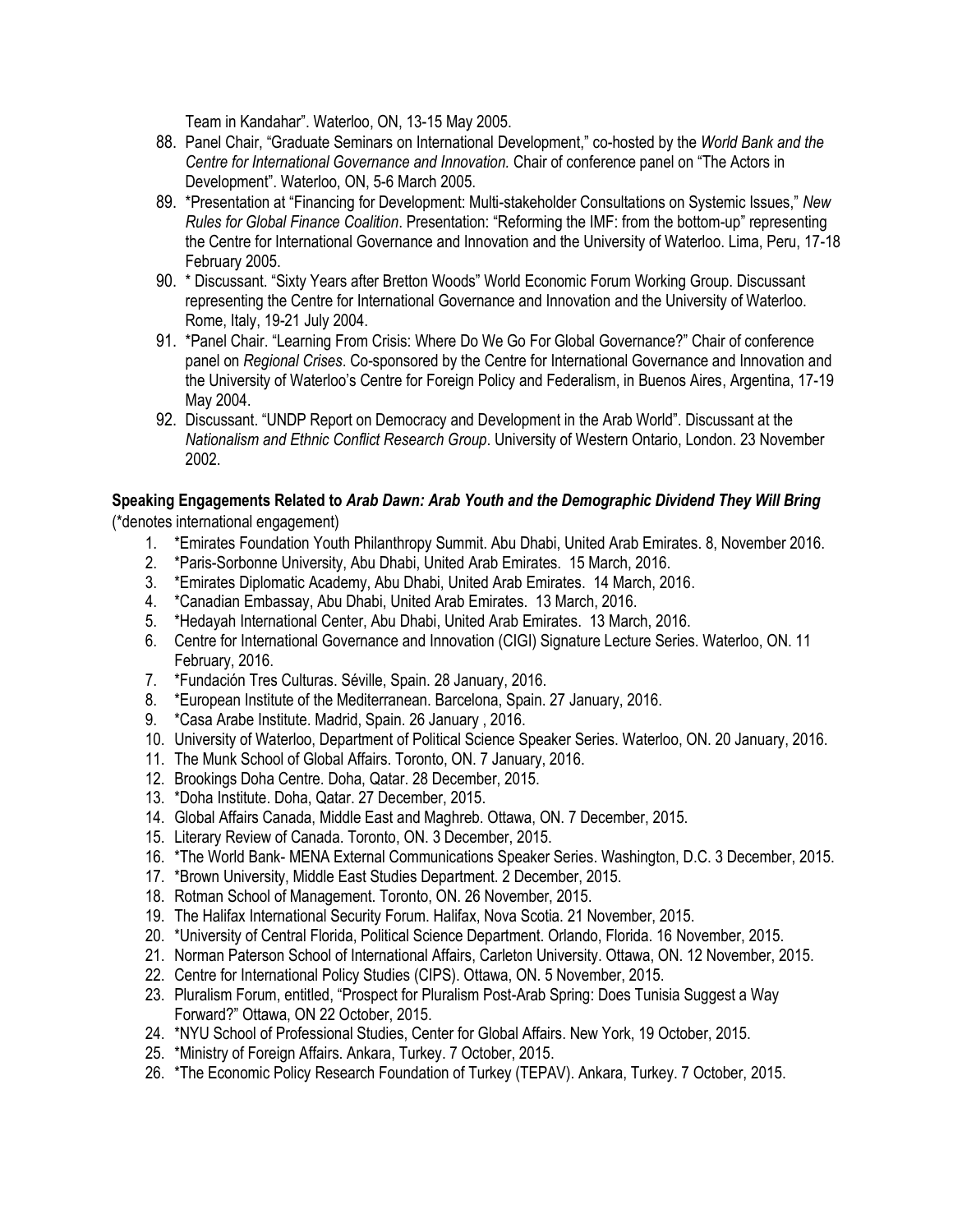### **SELECTED SCHOLARLY AND SERVICE ROLES**

#### **Current Editorial and Other Professional Roles**

Advisory Board Member, Palgrave, Canada and International Affairs Chair, Research Committee, Balsillie School of International Affairs

#### **Past Academic Administrative Roles**

Undergraduate Advisor, Department of Political Science Supervisor, CIGI Junior Fellow Program

#### **Manuscript Reviewing for the Following Journals**

Canadian Foreign Policy **International Journal** Canadian Journal of Political Science **International Studies Quarterly** China and the World Economy New Political Economy Global Governance **Studies** in Political Economy Global Policy **The World Economy** Government and Opposition

Contemporary Politics **Contemporary Politics** Journal of International Relations and Development Comparative European Politics<br>
Comparative Political Studies<br>
Review of International Studies<br>
Review of International Studies Review of International Studies

### **Book Manuscript Reviewing**

University of California Press Ashgate Cambridge University Press Cornell University Press Oxford University Press Palgrave

Policy Press **Policy Press** Routledge Press **University of Toronto Press** 

#### **SELECTED MEDIA AND PUBLIC ENGAGEMENTS**

### **Editorials**

#### *The Globe and Mail*

|    | Syrian death and destruction: A win-win for Putin and Erdogan                       | (October 23, 2019)   |
|----|-------------------------------------------------------------------------------------|----------------------|
| 2. | Donald Trump abandoned the Kurds. Now, the West needs to finally abandon Trump.     | (October 7, 2019)    |
| 3. | One year after Khashoggi's killing, the attach on free expression rages on          | (October 1, 2019)    |
| 4. | After Saudi oil attack, hopes dim for international Iranian sanctions               | (September 16, 2019) |
| 5. | Washington and Tehran are on a nuclear collision course                             | (July 8, 2019)       |
| 6. | A new mayor in Istanbul means there's still hope for Turkish democracy              | (June 30, 2019)      |
| 7. | After bombshell Khashoggi report, expect oil-loving countries to shrug              | (June 20, 2019)      |
| 8. | Arab Spring 2.0: New protests, same failures that plague the Middle East            | (April 11, 2019)     |
| 9. | Our feminist foreign policy is not perfect, but in Jordan, it's doing a lot of good | (March 31, 2019)     |
|    | 10. Canadian universities must stop undervaluing female academics                   | (January 14, 2019)   |
|    | 11. By granting asylum to Saudi women, Canada shows its moral leadership            | (January 11, 2019)   |
|    | 12. Cancelling Canada's Saudi arms deal would merely be a feel-good measure         | (December 18, 2018)  |
|    | 13. True leaders must stop the Saudi Crown Prince's normalization tour              | (November 28, 2018)  |
|    | 14. The narrative of Jamal Khashoggi's death has been negotiated                    | (October 16, 2018)   |
|    | 15. Saudi Arabia's bold move has nothing to do with Canada                          | (August 6, 2018)     |
|    | 16. Canadian troops provide Iraq what money can't buy                               | (July 16, 2018)      |
|    | 17. What happened to the 'reformist' ways of Saudi Arabia's crown prince?           | (May 22, 2018)       |
|    | 18. Trump's Plan B: Iranian regime change                                           | (May 14, 2018)       |
|    | 19. Syria airbase attack will not change dynamics of the war – or save the people   | (April 9, 2018)      |
|    | 20. A message to Trump from Norway                                                  | (February 3, 2018)   |
|    | 21. Turkey's Afrin offensive could have dangerous consequences                      | (January 25, 2018)   |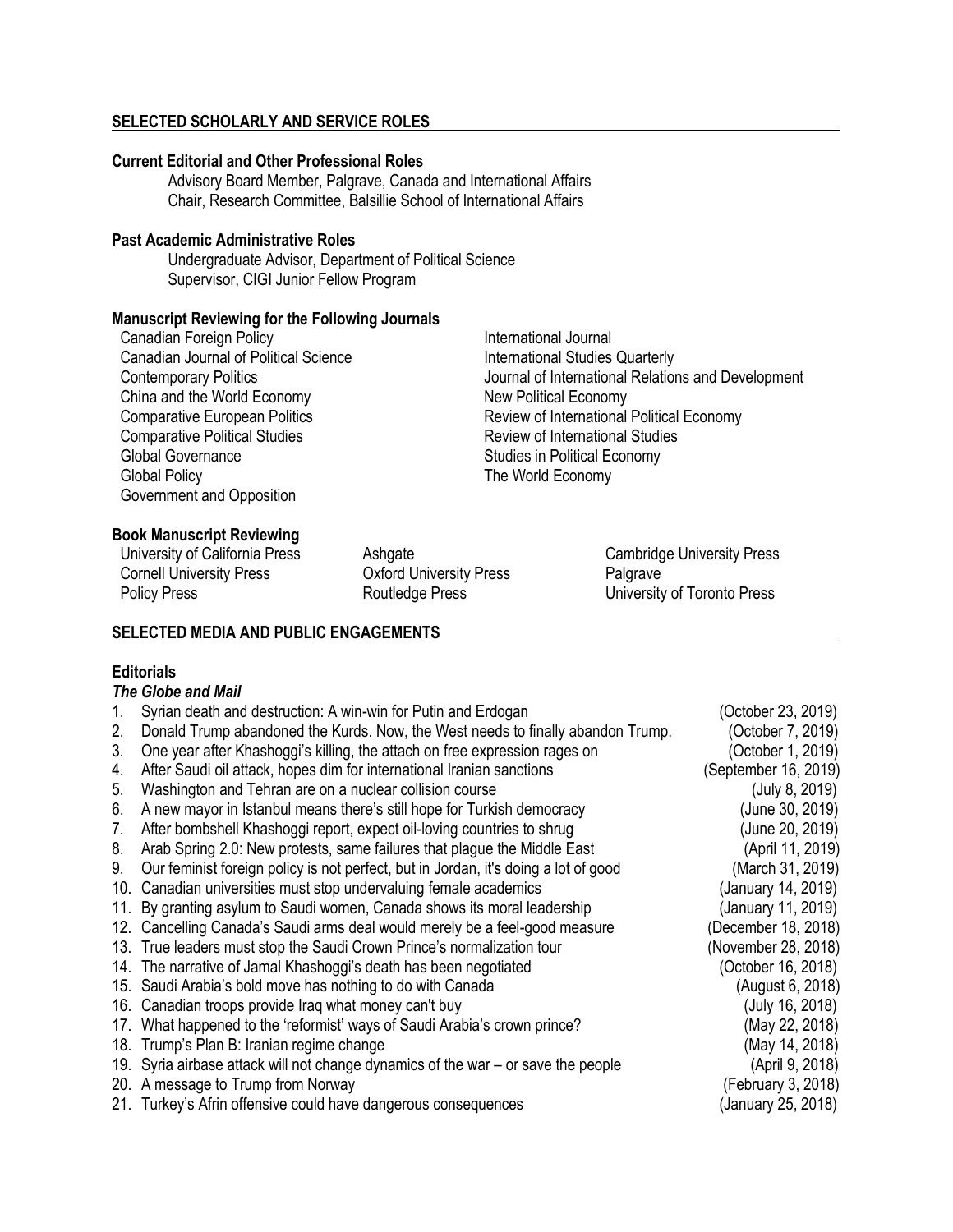| 22. Iran needs this Internal Combustion                                                      | (January 4, 2018)    |  |
|----------------------------------------------------------------------------------------------|----------------------|--|
| 23. Putin's 'mission accomplished' moment in Syria was all for show                          | (December 12, 2017)  |  |
| 24. Lebanon becomes next target of Saudi Arabia's folly                                      | (November 9, 2017)   |  |
| 25. The Kurds have opened Pandora's box                                                      | (September 27, 2017) |  |
| 26. The Globe and Mail, From Trump to Erdogan, beware the populist prescription              | (July 9, 2017)       |  |
| 27. Populism is bad for business                                                             | (April 23, 2017)     |  |
| 28. Syria strike: Geopolitical victory or a slide into a war American's didn't ask for?      | (April 7, 2017)      |  |
| 29. Turkey's spat with the Netherlands: The liberal democratic world is worse off            | (March 15, 2017)     |  |
| 30. Amid horror of ambassador's killing, Russia and Turkey stand united                      | (December 16, 2016)  |  |
| 31. A growth opportunity in the foreign-student business                                     | (October 21, 2016)   |  |
| 32. Carney belongs in Canada's cabinet, not Britain                                          | (October 3, 2016)    |  |
| 33. Immigration is a net economic benefit – this is a story Canada should build on           | (September 14, 2016) |  |
| 34. A new Turkish nightmare set to begin                                                     | (August 16, 2016)    |  |
| 35. In a highly competitive world, is diversity Canada's advantage?, with J. Stirk           | (March 28, 2016)     |  |
| 36. Saudi suffragists: Women's rights come to most unlikely place                            | (December 17, 2015)  |  |
| 37. The weakest links in terror finance legislation need to be addressed, with Kempthorne    | (November 21, 2015)  |  |
| 38. We're revving the global economy's engine, but still moving too slowly                   | (November 14, 2015)  |  |
| 39. Who's really 'chasing headlines'? Domestic and foreign relations intertwine              | (September 29, 2015) |  |
| 40. Recovery notwithstanding, expect low oil prices to be the new normal                     | (May 11, 2015)       |  |
| 41. If IS falls, Canada must be ready for the return of foreign fighters, with L. Dawson     | (February 23, 2015)  |  |
| 42. The Young Saudi Woman fought for her right to drive. Now she's in jail.                  | (December 31, 2014)  |  |
| 43. Why Russians may soon tire of Putin's antics                                             | (November 14, 2014)  |  |
| 44. Turkey's no-win election drama                                                           | (April 1, 2014)      |  |
| 45. Obama is losing the hearts and minds of the Arab World                                   | (September 9, 2013)  |  |
| 46. The myth of political Islam has been exposed in Egypt                                    | (July 3, 2013)       |  |
| 47. Morsi's rule is a black comedy stuck in rewind. Egyptians must get serious               | (February 27, 2013)  |  |
| 48. How Egypt's failed leaders made soccer and politics run amok                             | (February 1, 2013)   |  |
| 49. With Gaza Ceasefire, Egypt's Morsi becomes a serious player                              | (November 22, 2012)  |  |
| 50. The Tactics of Intervention: Why Syria Will Never Be Libya, with H. Roff                 | (October 25, 2011)   |  |
| 51. In Egypt: Unintended Consequences                                                        | (August 4, 2011)     |  |
| 52. Egyptian revolution will have little impact on global economy                            | (February 13, 2011)  |  |
| <b>Time Magazine</b>                                                                         |                      |  |
| 53. Why Saudi Crown Prince MBS Won't be a Total Pariah at the G-20                           | (November 29, 2018)  |  |
| 54. The real message behind the Saudi Crown Prince's Diplomatic War with Canada              | (August 9, 2018)     |  |
| <b>The Toronto Star</b>                                                                      |                      |  |
| 55. Nuclear deal is good for Iran's future and ours                                          | (April 11, 2015)     |  |
| 56. The Rise and Fall of the new Turkey                                                      | (January 6, 2015)    |  |
| 57. Islamic State's tyranny strikes all regions                                              | (December 27, 2014)  |  |
| 58. Get out of Ukraine, Harper tells Putin at G20 Retreat                                    | (November 15, 2014)  |  |
| 59. The Pitfalls of Arming Iraq                                                              | (January 25, 2014)   |  |
| 60. 15-minute phone call cause for hope in U.S.-Iran relations                               | (October 1, 2013)    |  |
| 61. App- powered protests put democracy in peril                                             | (August 12, 2013)    |  |
| 62. Egypt and Iran: A rapprochement in unlikely                                              | (February 7, 2013)   |  |
| 63. Canada abandons its principles in automatic backing for World Bank candidate, w. Menzies | (February 4, 2012)   |  |
| 64. Stop Ignoring The World, with John M. Curtis                                             | (April 25, 2011)     |  |
| The New York Times Room for Debate                                                           |                      |  |
| 65. MBS shoots first and asks questions later                                                |                      |  |
| 66. Shut it down, it will become more powerful                                               | (March 21, 2014)     |  |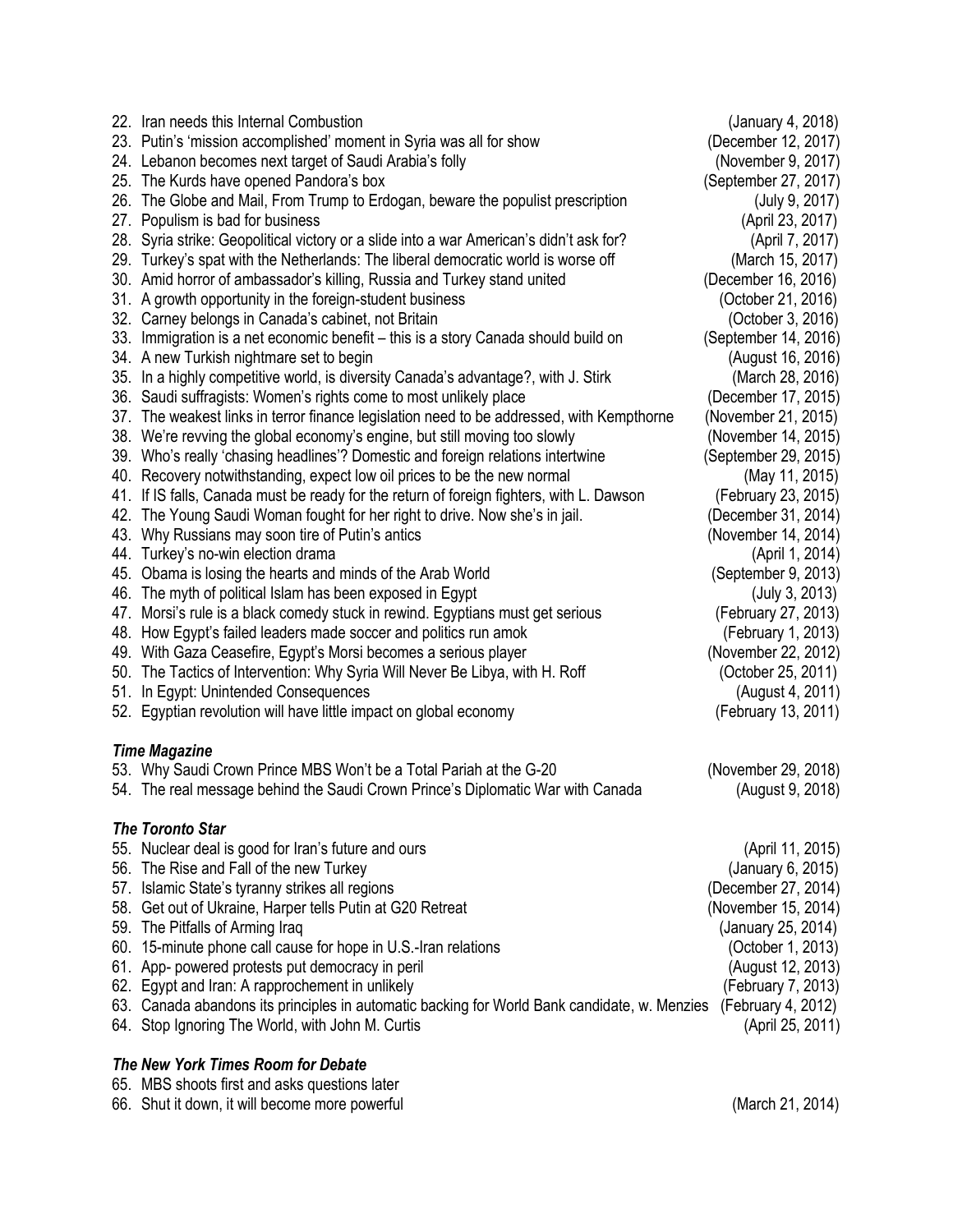| 67. With Progress Comes Dissent: Give Erdogan Space                                   | (July 5, 2013)       |
|---------------------------------------------------------------------------------------|----------------------|
| The Hill                                                                              |                      |
| 68. Saudi's show separation of oil and state in spat with Canada                      | (August 13, 2018)    |
| 69. Oil giants try to play in concert, but geopolitics may prevent harmony            | (June 22, 2018)      |
| 70. Oil waivers show Trump may have swallowed a dose of reality on Iran               | (July 17, 2018)      |
| 71. Canada's Feminist Agenda                                                          | (May 15, 2017)       |
| <b>Other Editorials</b>                                                               |                      |
| 72. The US-Saudi Arabia relationship goes beyond Donald Trump, Maclean's              | (May 23, 2017)       |
| 73. International education opens doors to the world, Policy Options                  | (February 6, 2017)   |
| 74. Xi Jinping's Davos Speech Showed the World Has Turned Upside Down, Newsweek       | (January 18, 2017)   |
| 75. How can we reinforce Canada's pluralism model?, with Klimbovskaia OpenCanada      | (May 10, 2016)       |
| 76. Seeing Syria's Horrors: A Message for Finance Ministers, Syria Deeply             | (April 11, 2014)     |
| 77. Don't forget about Syria's 'good guys', CNN Global Public Square                  | (January 23, 2014)   |
| 78. Repression and Referendum, The Indian Express                                     | (January 21, 2014)   |
| 79. The economics of Tahrir, The Economist                                            | (July 9, 2013)       |
| 80. How many more Syrians must die?, Syria Deeply                                     | (June 1, 2013)       |
| 81. Egyptian coup is nothing to celebrate, Ottawa Citizen                             | (July 3, 2013)       |
| 82. Old definitions fail to capture Arab Spring complexities, The National            | (September 24, 2012) |
| 83. Economic interests give Assad loyalists stubborn resilience, The National         | (April 11, 2012)     |
| 84. The morality of robotic warfare, with H. Roff, The National Post                  | (October 6, 2011)    |
| 85. The Lesson of the Houla Massacre: Time to arm the rebels, The Embassy             | (June 6, 2012)       |
| 86. Bringing the Right Investment to the Arab World, The Embassy                      | (November 23, 2011)  |
| 87. An exit strategy for Syria's Assad, The Embassy                                   | (August 24, 2011)    |
| 88. Canada recognized the TNC as the official voice of the Libyan people, The Embassy | (June 16, 2011)      |

#### **Selected Television Interviews** (last updated June 2019) *Al Jazeera*

June 4, 2019 – Saudi Arabia may execute three scholars after Ramadan, reports say May 23, 2019 – Is Saudi ramping up the campaign against religious scholars February 23, 2019 – Saudi Arabia replaces ambassador to US with first female envoy January 21, 2019 – Fleeing Saudi Arabia: Asylum seeker numbers triple January 13, 2019 – What does Rahaf's case say about social reform in Saudi Arabia October 25, 2018 – Latest news update from Al Jazeera August 8, 2018 – Saudi-Canada diplomatic dispute July 3, 2018 - Syrians at the Jordanian Border May 11, 2018 - Iran's trade ties following US withdrawal from the nuclear deal December 31, 2015- The world in 2015: Are we becoming more polarised? December 30, 2015- After Ramadi gain, Iraqi army eyes next ISIL stronghold December 31, 2015- The world in 2015: Are we becoming more

December 30,2015- After Ramadi gain, Iraqi army eyes next ISIL stronghold November 16, 2014 - G20 Wrap Up July 17, 2012 - News Update June 6, 2012 - Qatar's different attitude towards the uprisings in Bahrain and other Gulf countries April 11, 2012 - Syria Violence Update

### *BNN - Bloomberg*

August 7, 2018 – Saudi-Canada diplomatic dispute July 23, 2018- Trump Warns Iran polarised? February 28, 2016- Progressive Candidates Makes Gains in Iranian Parliament May 30, 2011 - First Up: Academic Momani Interview on IMF May 20, 2011 - News and Business Videos June 11, 2017 - The geopolitical implications of Saudi Arabian princes being detained August 28, 2017- Why Trump's latest NAFTA threat bolsters case for diversifying Canada's trade January 25, 2017- Why Trump policies may lead to stock market mayhem September 20, 2014- Harper pledges tougher security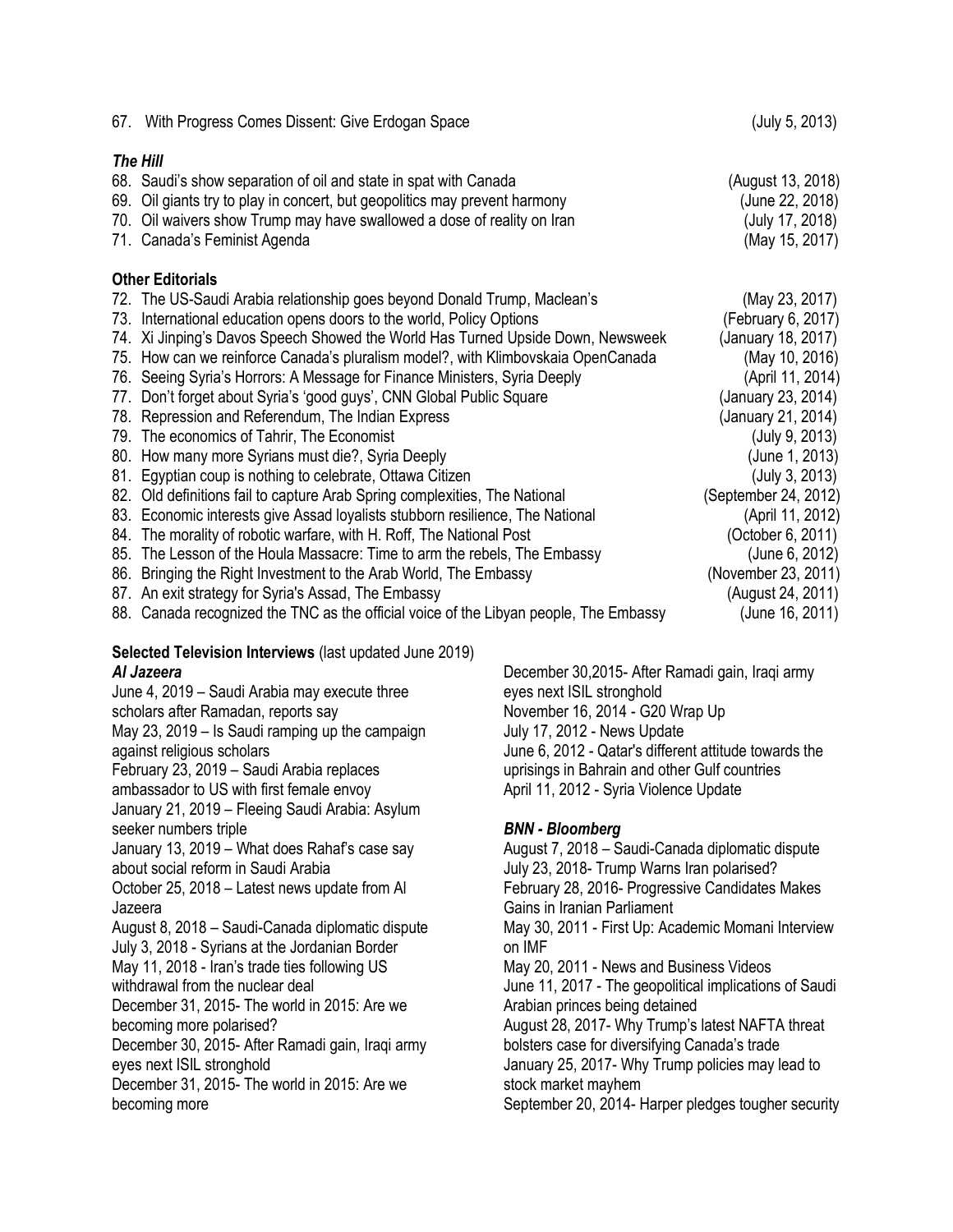laws after attacks in Ottawa April 7, 2013- What's next in Egypt? May 2, 2012 - French and Greek Elections April 20, 2012 - IMF Meetings in Washington April 10, 2012 - World Bank president nominees and nomination process July 4, 2011- Collapse of the DSK Case and what it will mean for the IMF and Lagarde July 16, 2011- The Close: Strauss-Kahn Case Near Collapse

### *CGTN America*

May 5, 2019 – Bessma Momani on what Ramadan means to Muslims

### *Canadian Broadcasting Corporation*

July 22, 2018- The National: White Helmets August 5, 2018- CBC News: Iran Deal August 29, 2017 - CBC News: Royal Visit April 24, 2017- CBC News: Diversity is good for business

January 23, 2017- On the Money: Trump pulls U.S. out of TPP

September 19, 2016- CBC News: Benefits of helping migrants

November 16, 2015- CBC News: Expanding the ISIS Mission

November 15, 2016- The National: How the Paris Attacks Affect Canada

November 7, 2015 - CBC News: Expert on Egypt's Airport Security

October 11, 2015- CBC News: Bombings in Turkey July 16, 2015 - CBC News: Expanding the ISIS Mission

March 26, 2015- Power and Politics: Canada's ISIS Mission

March 23, 2015- CBC News Now: Extending Canada's mission against ISIS

November 15, 2014- The National: Putin gets frosty reception at G20 Summit

November 14, 2014 - Power and Politics: Canada's Mission in Iraq

September 23, 2014 - Power and Politics: Strikes on ISIS in Syria

December 9, 2014 - Power and Politics: US Rallies for ISIS Support

August 9, 2014 - The National: 3 to Watch

August 29, 2014 - The National: NATO, Russia & Ukraine

February 10, 2013 – The National: Foreign Passports Liable for Journalists

September 9, 2013 - CBC News Now: US Intervention in Syria? March 7, 2013 – CBC News: The potential coup d'état fallout March 7, 2013 – CBC News: Developments in Egypt January 29, 2013- CBC News: Ahmadinejad Visits Egypt November 23, 2013 - Power & Politics: Ceasefire Conditions Violated? August 31, 2012 – CBC News: Response to Minister John Baird's briefing July 19, 2012 – CBC News: Reeling Syria's Regime February 7, 2012 – CBC News: Russia is really putting itself on the line for Syria September 23, 2011 – CBC News: G20- IMF Washington Summit February 23, 2012 – CBC News: The situation in Syria - what needs to happen to stop the violence? June 14, 2011 – CBC News: Voting to Extend Libya Mission March 21, 2011 - The National In Depth & Analysis: Turning Point: Libya

### *CCTV (Chinese TV) America*

June 16, 2018- Global Business America- Ramadan **Business** 

February 16, 2016 - CCTV America- Discussing ways to counter the messaging from ISIL October 11, 2015 - CCTV America- ISIL's independence on oil revenue

### *CNN International*

August 9, 2018 – Saudi-Canada diplomatic dispute March 16, 2016 - Middle East Marketplace - Potential of Arab Youth

#### *CTV News Channel*

July 22, 2019 – Rising tensions in Persian Gulf July 7, 2019 – Iran violating nuclear deal June 19, 2019 – New details in Khashoggi's murder June 14, 2019 – U.S.-Iran tensions 'serious for some time': expert April 13, 2019 – 'The Sudanese people are in good hands' February 9, 2019 – 'In the pocket of Trump' January 15, 2019 – Saudi teen given security escort in Canada January 13, 2019 – Will teen fleeing spark conversation in Kingdom? January 12, 2019 – Will this impact the Saudi0Canada relationship?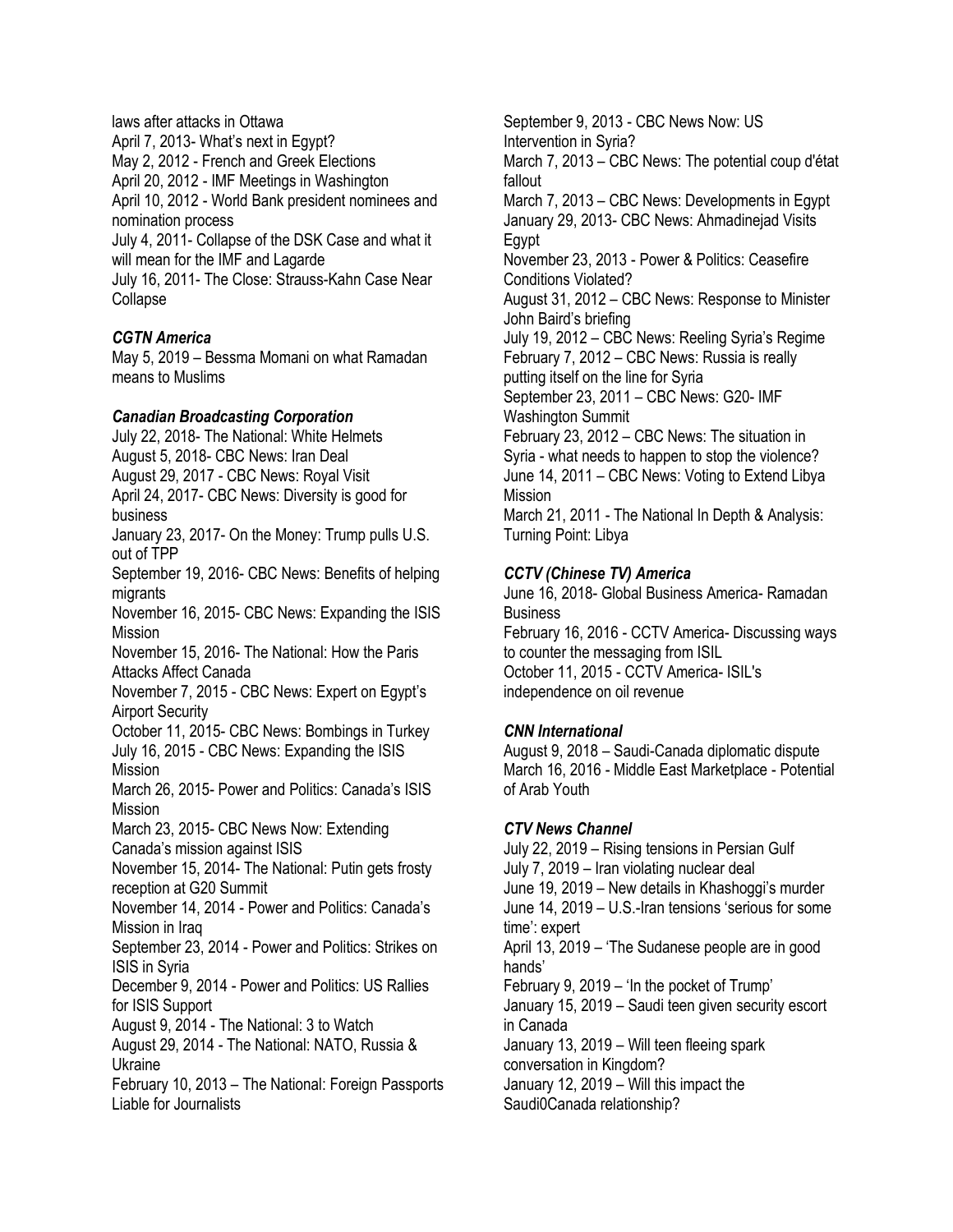January 12, 2019 – Freeland welcomes 'brave new Canadian' as Saudi teen lands in Toronto January 6, 2019 – Bolton seems to contradict Trump over Syria December 29, 2018 – Form of retaliation? December 23, 2019 – Part of a bigger problem December 20, 2018 – Will ISIS regroup as U.S. troops leave Syria? December 4, 2018 – United Nations: Yemen needs billions in aid November 29, 2018 – Power Play: Impact of sanctions November 5, 2018 – Will anyone buy what Iran's selling? October 19, 2018 – Khashoggi's death being 'negotiated' by 3 parties October 16, 2018 – 'It doesn't look good for Saudi Arabia' October 13, 2018 – Trump to call Saudi Prince over missing journalist August 9, 2018 – Canada-Saudi Arabia showdown: Is Canada alone? August 7, 2018 – Saudi-Canada diplomatic dispute August 6, 2018 – CTV News Channel: Canada an easy target? July 24, 2018 – Is a war between the U.S. and Iran a real possibility? July 23, 2018- Your Morning: Trump Tweets Iran July 22, 2018- CP 24: Evacuation of White Helmets July 22, 2018- NewsChannel: Who are the White **Helmets** June 25, 2018 – Erdogan wins another 5-year term June 24, Turkey heads to polls May 15, 2018 - Trump's 'plan B' for Iran May 8, 2018 - 'Very volatile situation' April 13, 2018 - Power Play: UN meets on Syria Power Play: UN meets on Syria March 20, 2018 - U.S.-Saudi meeting about more than oil: CIGI February 5, 2018 – Canadian mom, friend safely out of Syrian region controlled by al Qaeda affiliate January 3, 2018 - Power Play: 'Iran protests largely leaderless' January 2, 2018 - 'Regime change in Iran won't be easy' January 1, 2018 - Time for change December 21, 2017- 'We were bullied into this' December 19, 2017 - Saudi Arabia intercepts missile November 29, 2017- 'It's hard to be hopeful November 24, 2017 - 'Escalation of attacks' November 21, 2017- Lebanese PM lands in Beirut

October 28, 2017- 'It's very very odd' October 13, 2017- Power Play: Trump walking a fine line in Iran deal October 12, 2017 - Iran looks 'like the victim' July 10, 2017- Victory in Mosul July 3, 2017- 'This is damaging to Qatar' July 2, 2017- Qatar's 'demands are laughable' June 27, 2017- Syria preparing for attack? June 23, 2017- Qatar's demands are 'pretty hard to meet' June 16, 2017- Claims ISIS leader killed June 11, 2017- 'The political fray' April 21, 2017 - Power Play: New round of sanctions April 4, 2017 - Apparent chemical attack February 15, 2017 - What's driving Kurdish appetite for independence? January 18, 2017 - 'An enormous black cloud' December 16, 2016 - 'The situation is not good' December 12, 2016 - Deadly attack in Turkey December 10, 2016- 'A great deal of militias' November 19, 2016- Bessma Momani on security forum October 29, 2016- Trip may precede visit by PM October 16, 2016 - Major operation underway October 1, 2016 - 'It strengthens Putin' September 22, 2016 - 'A military end to this' September 19, 2016 - Missing a key item September 13, 2016 - Peace negotiations unlikely July 10, 2016 - The ongoing battle for Aleppo August 1, 2016- Civilian cost of the war July 14, 2016 - Timing of attacks suspicious July 4, 2016 - Attacks will likely increase July 4, 2016 - Calls for increased security May 10, 2016 - Ceasefire's extended April 30, 2016 - Protest at Iraq's Parliament March 25, 2016 - Police arrest more suspects in bombings in Belgium February 23, 2016 - CTV Canada AM: Arab Spring, 5 years on February 19, 2016 - Fears of refugee crisis, war February 16, 2016 - NATO Meeting on ISIS & **Migrants** February 6, 2016 - Canada's lifting of economic sanctions against Iran February 12, 2016 - Obama-Putin call over Syria February 11, 2016 - Battling Migrant Smuggling January 16, 2016 - Iran implementation November 23, 2015 - Prince Charles on Syria November 1, 2015- AK Party on track for a majority October 25, 2015 –Reaction to Blair's comments October 1, 2015 –Israel slams Iran deal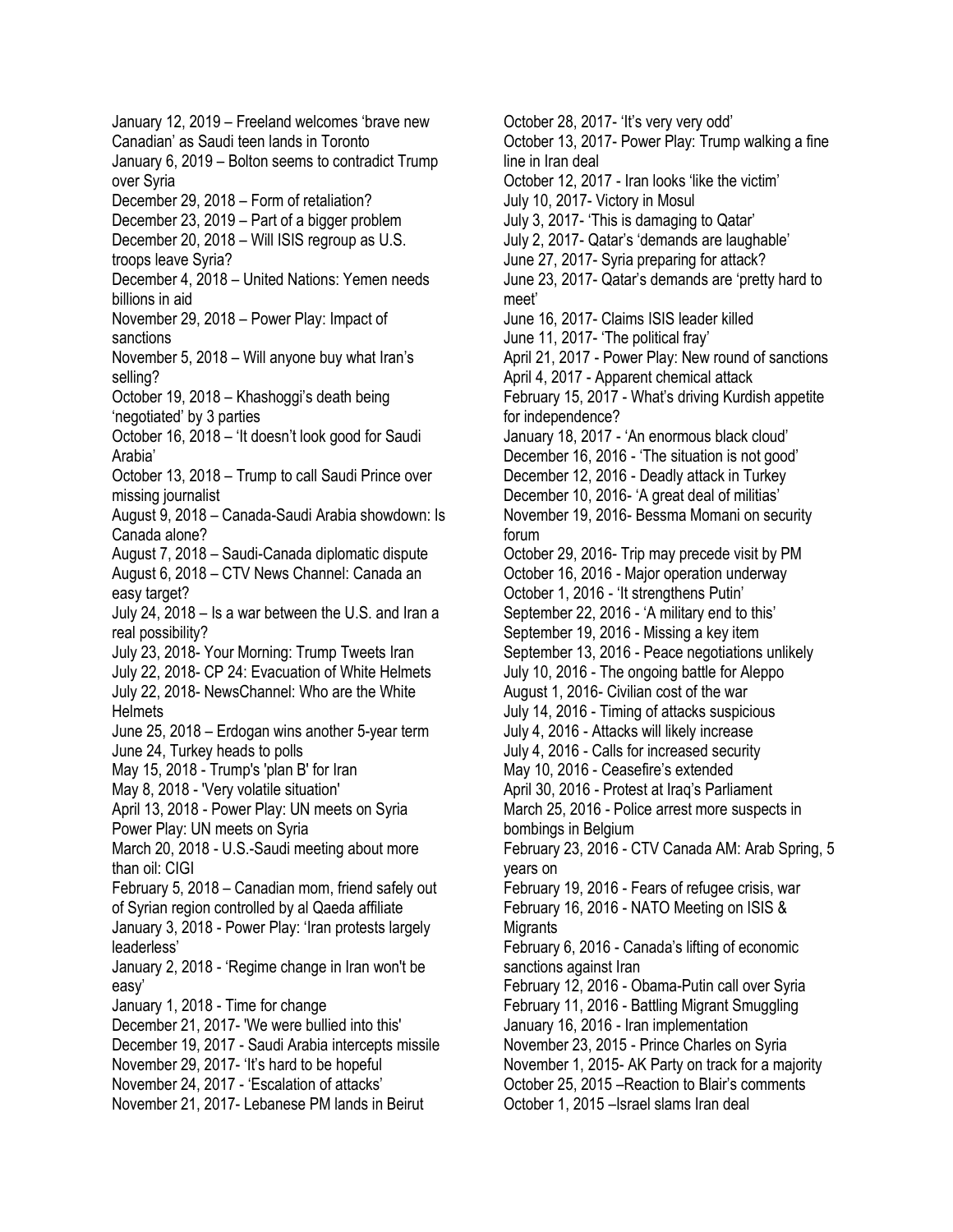September 23, 2015 - Power Play: 'Seal of approval' from the top September 18, 2015 –Russia's impact on the civil war September 4, 2015 - Power Play: 'Stop talking and start doing' September 7, 2015 –US extends talks with Iran June 24, 2015 - Nuclear deadline looms May 24, 2015 - How significant is the capture May 21, 2015 - Iraqi ground forces are incompetent April 9, 2015 - Canada's involvement in Syria April 3, 2015 - Historic Agreement April 2, 2015- 'Crucial decision' on nuclear March 10, 2015 - Friendly-fire death highlights communication problems on Iraq frontline March 10, 2015 - Canada AM: Trusting the Peshmerga February 3, 2015 - Power Play: Jon Baird Resigns from Cabinet February 3, 2015 - John Baird resigns as Foreign Minister November 11, 2014- Putin and the G20 October 14, 2014- New Approach Needed October 5, 2014 - Combat Mission in Iraq September 22, 2014- Islamic state groups threatens Canadians in new audio recording September 6, 2014- Expertise is 'widely needed' July 26, 2014- Secular, left voices needed July 26, 2014- Pressure builds over truce deal July 14, 2014 - Canada's support for Israel July 19, 2014 - Diplomatic end to crisis? July 14, 2014 - Canada's support for Israel June 23, 2014- Empowering the Iraqi people June 22, 2014 - Jailed Egyptian-Canadian journalist awaiting crucial verdict June 19, 2014 - Military advisers in Iraq May 30, 2014 - More Refugees in Canada: UN February 9, 2014- Evacuation in Homs February 7, 2014- Is the situation in Syria improving? January 28, 2014 - Treatment of Egyptian- Canadian journalist held in Cairo takes turn for worse January 25, 2014 - Big Solutions Unlikely January 24, 2014 - Syria's Rebels January 23, 2014 - Torture in Syria January 3, 2014 - Final Push for Peace November 26, 2013 - Peace talks in Syria? November 23, 2013 - A historical deal November 19, 2013 - Syria drags Lebanon War October 28, 2013 - Iran Prepares for Nuclear Talks October 1, 2013 - Nearly impossible mission? September 14, 2013 - An aversion from military attack September 7, 2013 - Seeking support for strike

September 5, 2013 - Military action in Syria? August 27, 2013 - Could Canada be pulled in? August 8, 2013 - Strong evidence against Syria August 19, 2013 - UN Inspectors in Syria August 15, 2013 - A haven for extremists? August 14, 2013 - Great loss of life in clashes August 12, 2013 - Breaking Down Peace Talks August 7, 2013 - Why was meeting cancelled? August 6, 2013 - Extending Embassy Shutdowns July 29, 2013 - Peace Talks in Washington July 3, 2013 - A Tense Scene for Muslims June 23, 2013 - Province Wide: The G8 Call for Peace in Syria June 10, 2013 - The Crisis in Syria June 5, 2013 - What's Next in Syria? May 30, 2013 - Power Play: Syria Receives Russian Missiles May 27, 2013 - Arming Syria's Opposition May 17, 2013 - Ending Syria's Civil War May 14, 2013 - Is there a solution for Syria? May 13, 2013 - What will they accomplish? May 6, 2013 - Will Syria Retaliate? May 4, 2013 - Was Syria Targeted? April 28, 2013 - Chemical Weapons in Syria April 26, 2013 - Hoping for Intervention April 25, 2013 - Britain Claims it has Evidence April 23, 2013 - Syria using Chemical Weapons? April 8, 2013 - UN Denied Entry into Syria April 1, 2013 - Power Play: John Baird in Iraq April 1, 2013 - Baird visits Iraq in effort to boost economic ties April 1, 2013 - Significance of Iraq Visit March 30, 2013 - What are the conditions? March 25, 2013 - Syrian Rebel Commander Wounded March 24, 2013 - Israel, Syria Conflict? March 18, 2013 - Drastic Moves in Cyprus March 2, 2013 - More aid to Syria? February 28, 2013 - U.S. pledges to help Syrian **Opposition** February 26, 2013 - More support for Syrian Rebels February 18, 2013 - Lifting Syria's Weapons Ban February 11, 2013 - Weekend Events in Egypt February 8, 2013 - Syria and Arming Opposition **Groups** January 29, 2013 - Power Play: Egypt Army Chief Warns of Collapse January 22, 2013 - Russians Flee Syria January 9, 2013 - Iran and rebels swap prisoners December 22, 2012 - Second Round of Egyptian Referendum December 17, 2012 - Power Play: Foreign Affairs in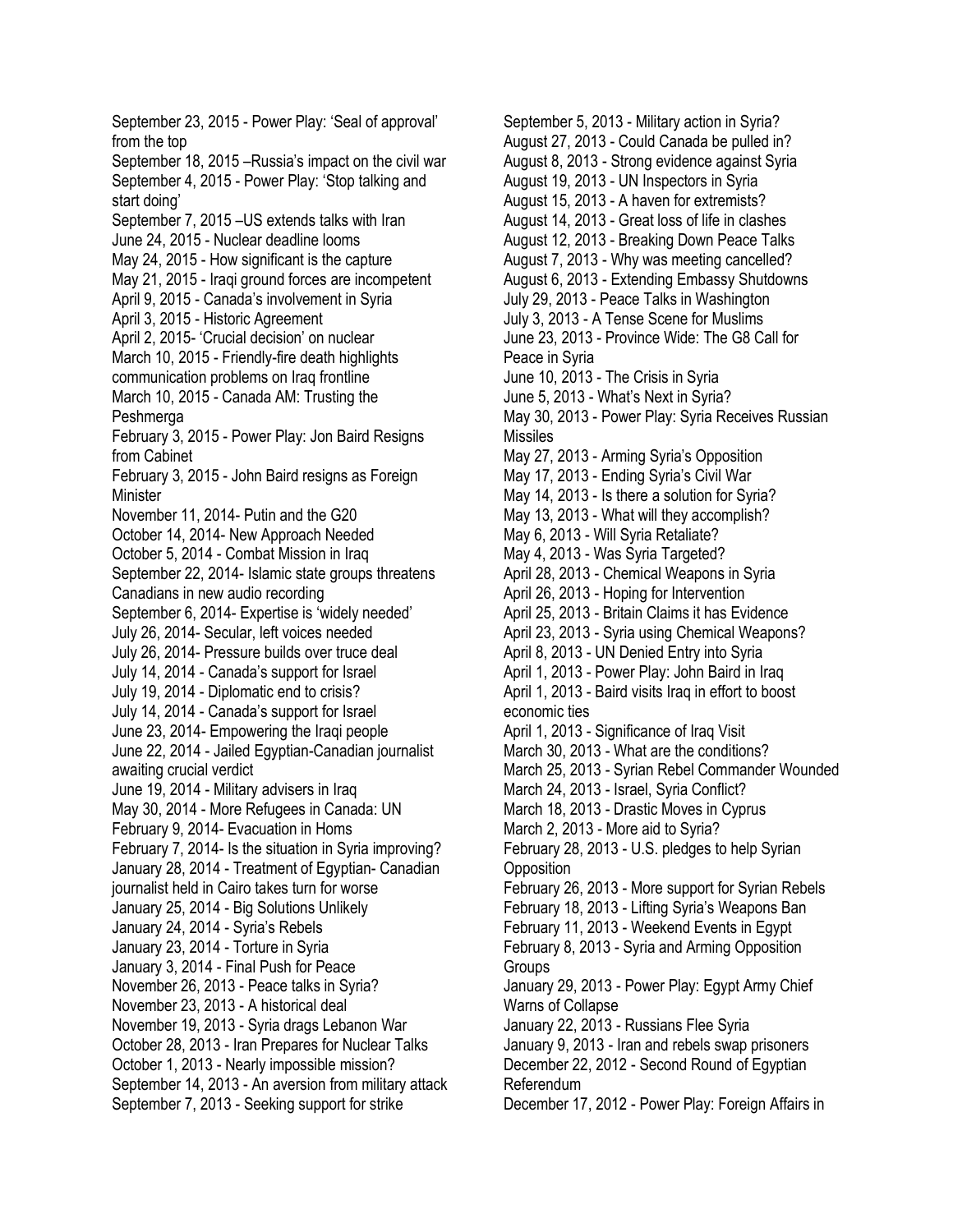December 15, 2012 - Issue is a process, not details December 13, 2012 - Regime on the brink of collapse December 12, 2012 - Power Play: Syria teetering on the edge December 8, 2012- Morsi Cancels Decree December 6, 2012 - An Update in Egypt December 3, 2012 - Fear of Chemical Weapons December 2, 2012 - Calling a Referendum November 24, 2012 - Morsi's Power Grab November 22, 2012 - Killing Continues in Syria November 11, 2012 - Debating Greek Reforms November 9, 2012- Mass Exodus from Syria October 27, 2012 - Syrian Ceasefire Collapses October 4, 2012 - Turkey's response to Syria October 2, 2012 - Syria Breakup September 28, 2012 - Syria's Chemical Weapons Moved September 24, 2012 - Syria and the United Nations September 13, 2012 - Arab World Unrest September 13, 2012 - Obama Condemns Embassy Attack in Libya September 12, 2012 - U.S. Ambassador to Libya Killed: Should Canada Have Second Thoughts? September 9, 2012 - Syrian Refugees Crowd Camps August 27, 2012 - Syrian Violence Leaks Out Across Borders As Refugees Try to Escape August 24, 2012 - The Latest on Syria August 17, 2012 - Canada's role in Syria with regard to aid relief August 6, 2012 - Syrian Rebels turn to Al Qaeda? August 1, 2012 - Syria: How the conflict has changed July 22, 2012 - Rebels Fight Syrian Troops in two biggest cities July 18, 2012 - Questions on Syria July 16, 2012 - IMF's latest advice to the ECB June 25, 2012 - The Latest happening in Egypt June 24, 2012 - Violence Escalating June 21, 2012 - Syria: Update June 11, 2012 - The Latest on Syria June 7, 2012 - Syria Breakdown May 26, 2012 - Will there be a resolution to the conflict in Syria and should NATO step in? May 19, 2012 - Syria April 17, 2012 - Syria: Update

### **Radio Interviews and Commentary**  *CBC Radio*

February 23, 2016 - Peace Talks in Syria August 14, 2013 - The Refugee Crisis in Syria May 30, 2013 - Syria News Updated

April 9, 2012 - Syrian Ceasefire in Crisis as Violence Crosses Border April 2, 2012 - Syria March 15, 2012 - One-year Anniversary of the Uprising in Syria March 1, 2012 - British Embassy closing its doors in Damascus February 22, 2012 - Deteriorating situation in Syria February 16, 2012 - Violence Continues to Escalate February 4, 2012 - Syria January 27, 2012 - Torture in Libya by the new government January 18, 2012 - Russia's warning against intervention in Syria January 17, 2012 - Syria's rejection of Arab troops November 22, 2011 - The Situation in Cairo November 14, 2011 - Growing Rifts Between U.S. and Canada? November 1, 2011 - Canadian Involvement in the Arab Spring November 3, 2011- Fear of Dominoes Effect in Europe October 22, 2011 - The Current Situation in Libya May 16, 2011 - CTV News Channel: IMF Chief Denied Bail

#### *France 24*

December 28, 2017 - Inside the Americas: Canada: How far is the multicultural model a success?

#### *Television Ontario – The Agenda*

May 1, 2018 - Iran: Budget Leaks, Unemployment and Unrest March 2, 2016- Arab Youth's Silent Potential August 1, 2016 - Iran-Saudi Rift October 2, 2015 - Eyes of Jordan October 23, 2014 - Terror and Trauma September 3, 2014 - Fuel and the Fire August 15, 2014 - An Arab Boom June 26, 2014 - Power Shifts in the Middle East September 16, 2013 - Syria and the World June 19, 2013 - Turkey, Taksim and Trouble November 23, 2012 - Old Battles, New Middle East November 13, 2012 - Five Years after the fall July 3, 2012 - Syria under siege June 12, 2012 - G20's capacity to tackle the European crisis (or not) August 29, 2012 - Syria News Updated August 15, 2012 - Latest Developments in Syria February 6, 2012 - Syria and China's Relationship December 29, 2011 - Arab Monitors in Syria.

### 2012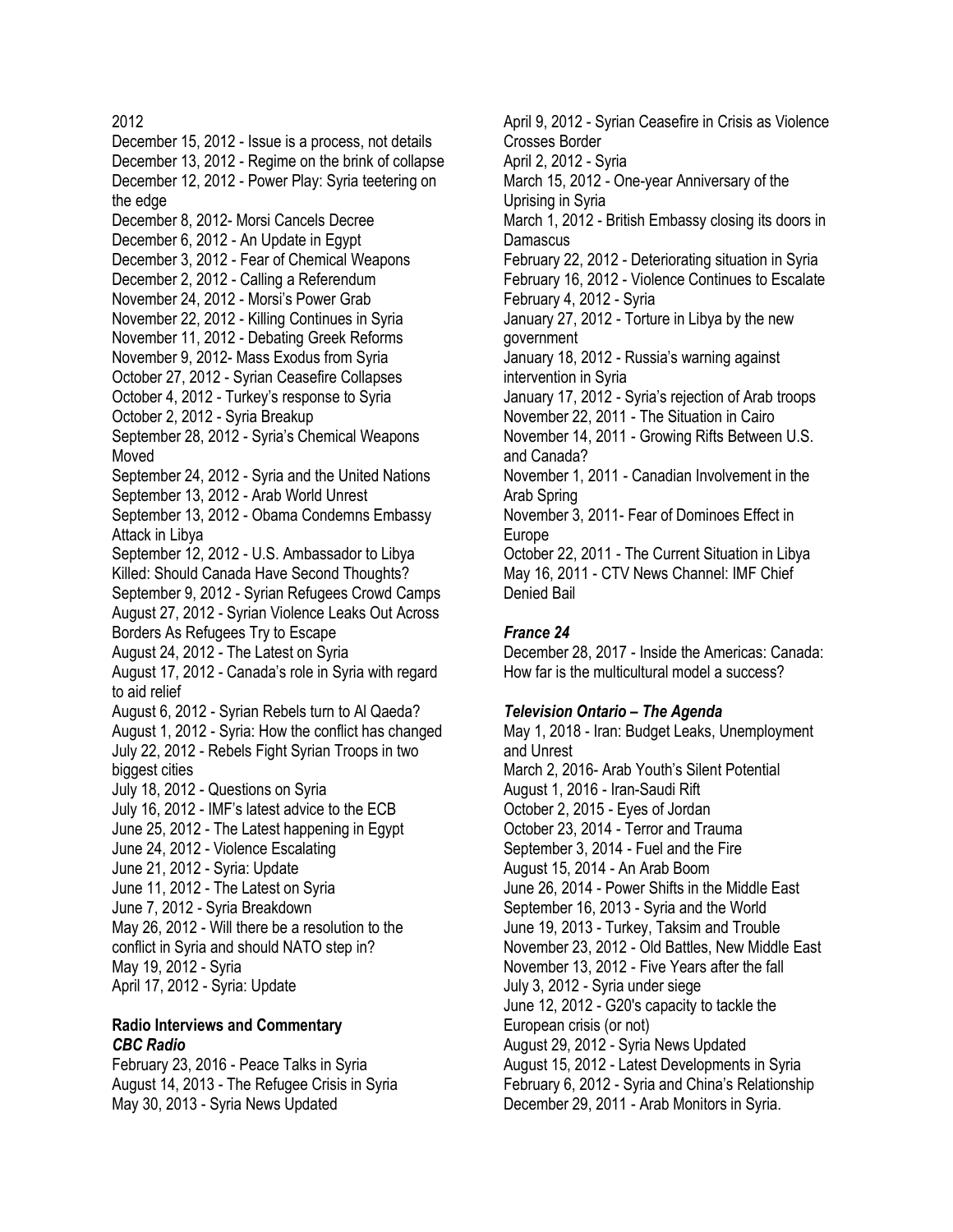December 12, 2011 - Syria November 2, 2011 - Reaction to Mubarak and Suleiman's Addresses November 16, 2011 - Calls for Assad to Step Down October 23, 2011 - Does Success in Libya Mean CAD Should Help Topple Other Dictators? August 25, 2011 - Libya

# *CBC Radio Syndicate*

January 23, 2016 - Syrian Peace Talks June 1, 2016 - Iran-Saudi Rift November 10, 2015 - Bombings in Turkey May 21, 2015 - ISIS News Updated January 23, 2014 - Syria News Updated

# *CBC Radio Saskatchewan*

June 6, 2012 - Understanding Syria April 13, 2012 - Understanding Syria November 22, 2011 - New Egyptian Uprising

# *CBC Radio One: The Current*

August 6, 2018 – Saudi-Canada diplomatic dispute July 24, 2018 - White Helmet Evacuation February 22, 2018 - As civilian deaths in Syria continue to rise, proxy conflicts are making it worse November 14, 2017 - Humanitarian catastrophe: UN warns Saudi blockade starve millions in Yemen July 3, 2017 - After ISIS is pushed out, what's the future of Mosul? December 12, 2016 - Russian airstrikes on Aleppo July 12, 2015 - ISIS, ISIL, Da'esh: The key to defeating ISIS April 9, 2015 - Living in Yarmouk refugee camp is hard enough. August 29, 2014 - Should NATO intervene in Ukraine and Russia? June 24, 2014 - Egypt's new President poses challenge October 2, 2013 - Arbitrary detentions in Egypt: A regression in human rights July 3, 2013 - What's the plan for Egypt's military road map? May 7, 2013 - The Rising Syrian- Israeli Tensions Stirs Arab Nationalism March 18, 2013 - Should the West Arm the Syrian Opposition? April 18, 2012 - Is Dr. Jim Yong Kim Right for the Job?

### *Other CBC Radio Programs*

July 19, 2019 – Iran seized a British tanker, CBC Power and Politics August 6, 2018 – The Early Edition, Saudi Arabia diplomatic dispute January 23, 2016 - On the Island, Syria Peace Talks January 23, 2016 - Ottawa Morning, Peace Talks in Syria January 23, 2016- Windsor Morning, Syria Peace August 30, 2011 - Blue Sky, Canada's Role in Libya January 31, 2011 - Here and Now, Handling the Politics of Egypt's Uprising

# *BBC Radio*

August 7, 2017 – World Service, Saudi-Canada diplomatic dispute October 17, 2017 - BBC Radio October 25, 2014 - World Service, Terror in Ottawa September 29, 2013 - World Service, Humanitarian Crisis in Syria August 6, 2012 - World Service, Defection of the Syrian Prime Minister to Jordan October 25, 2011 - World Service, The Idea of an "Arab" Marshall Plan

### *Radio Canada International*

November 9, 2017 - Saudi Arabian purge and Yemeni blockade May 10, 2017 - Canadian officials make first visit to Iran since 2012 January 10, 2015 - Russia in Syria will spur exodus, radicals July 31, 2015 - Anti-Islamic State meeting in Quebec City May 9, 2013 – Accept more Syrian refugees, says analyst June 19, 2012 – Egypt after the Uprising January 8, 2011 – Syria's Situation September 2, 2011 – Military Regime in Egypt

### *CBC Radio One: Ontario Morning*

January 23, 2016 - Ontario Morning, Syria Peace **Talks** February 25, 2011 - Ontario Morning April 1, 2011 - Ontario Morning April 15, 2011 - Ontario Morning June 28, 2011 - Ontario Morning November 17, 2011- Ontario Morning

# *Other Radio/TV Programs*

August 9, 2018 – TRT World, Saudi-Canada dispute